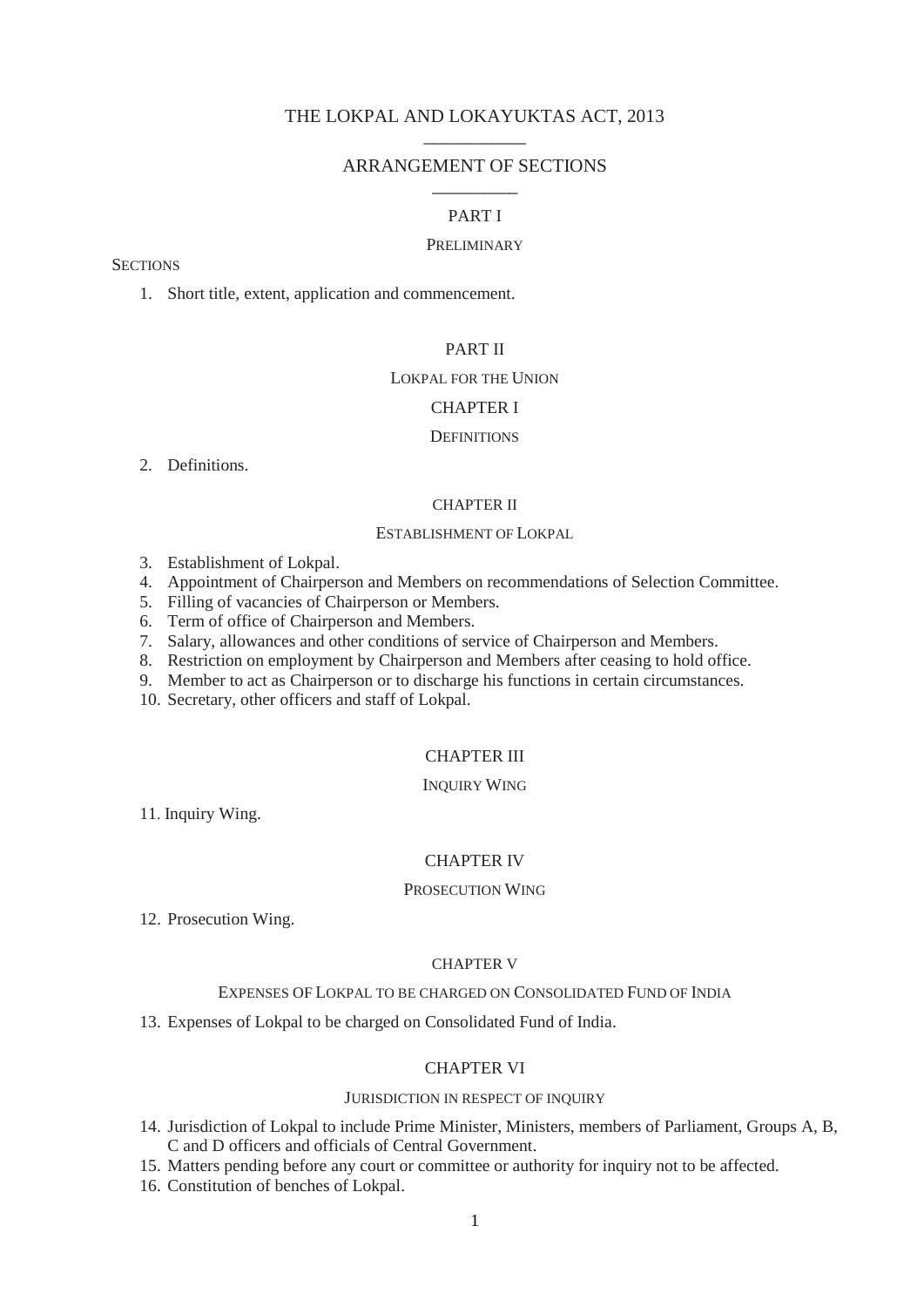**SECTIONS** 

- 17. Distribution of business amongst benches.
- 18. Power of Chairperson to transfer cases.
- 19. Decision to be by majority.

## CHAPTER VII

## PROCEDURE IN RESPECT OF PRELIMINARY INQUIRY AND INVESTIGATION

- 20. Provisions relating to complaints and preliminary inquiry and investigation.
- 21. Persons likely to be prejudicially affected to be heard.
- 22. Lokpal may require any public servant or any other person to furnish information, etc.
- 23. Power of Lokpal to grant sanction for initiating prosecution.
- 24. Action on investigation against public servant being Prime Minister, Ministers or members of Parliament.

# CHAPTER VIII

## POWERS OF LOKPAL

- 25. Supervisory powers of Lokpal.
- 26. Search and seizure.
- 27. Lokpal to have powers of civil court in certain cases.
- 28. Power of Lokpal to utilise services of officers of Central or State Government.
- 29. Provisional attachment of assets.
- 30. Confirmation of attachment of assets.
- 31. Confiscation of assets, proceeds, receipts and benefits arisen or procured by means of corruption in special circumstances.
- 32. Power of Lokpal to recommend transfer or suspension of public servant connected with allegation of corruption.
- 33. Power of Lokpal to give directions to prevent destruction of records during preliminary inquiry.
- 34. Power to delegate.

# CHAPTER IX

### SPECIAL COURTS

- 35. Special Courts to be constituted by Central Government.
- 36. Letter of request to a contracting State in certain cases.

# CHAPTER X

## COMPLAINTS AGAINST CHAIRPERSON, MEMBERS AND OFFICIALS OF LOKPAL

- 37. Removal and suspension of Chairperson and Members of Lokpal.
- 38. Complaints against officials of Lokpal.

# CHAPTER XI

## ASSESSMENT OF LOSS AND RECOVERY THEREOF BY SPECIAL COURT

39. Assessment of loss and recovery thereof by special court.

# CHAPTER XII

## FINANCE, ACCOUNTS AND AUDIT

40. Budget.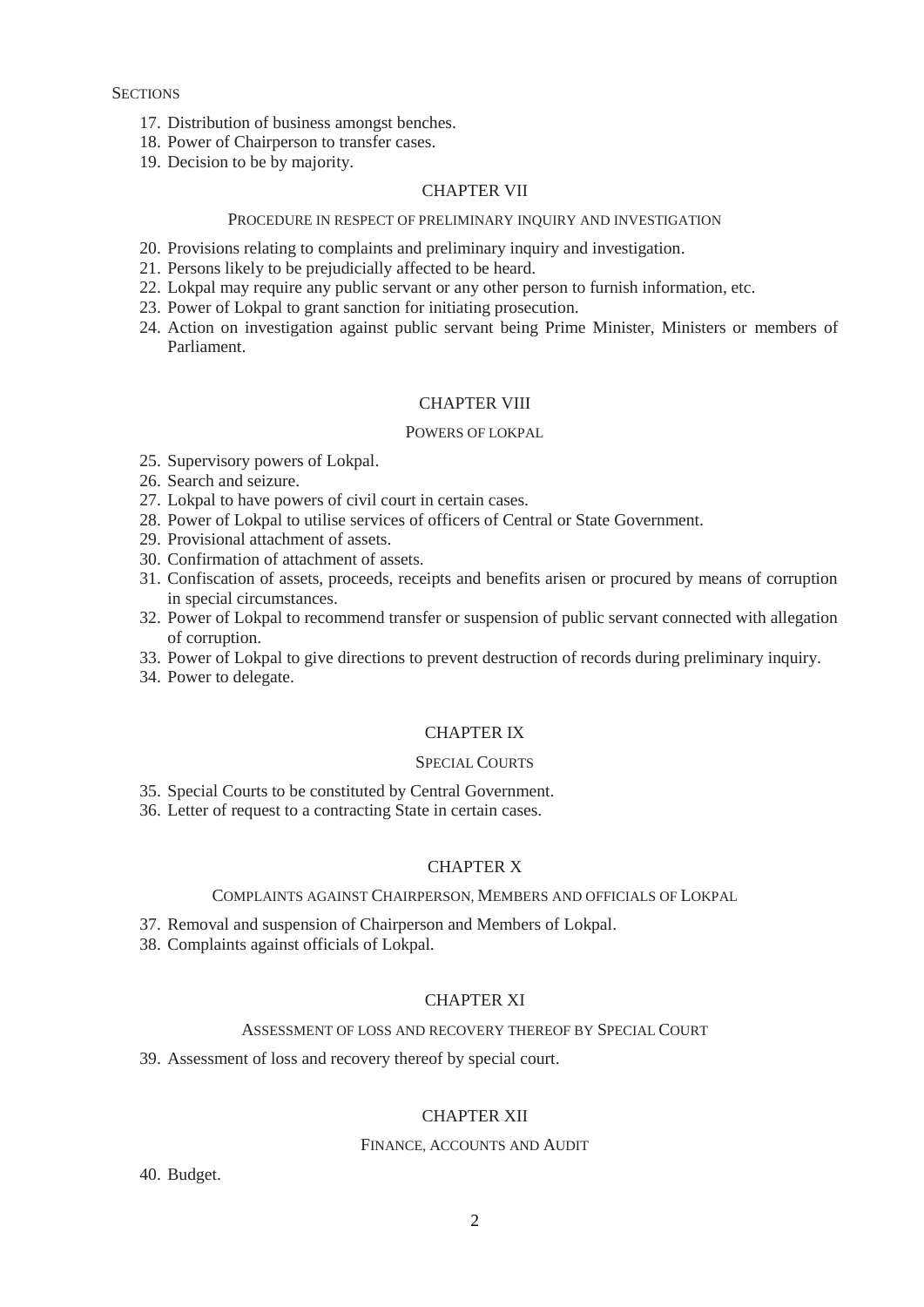**SECTIONS** 

- 41. Grants by Central Government.
- 42. Annual statement of accounts.
- 43. Furnishing of returns, etc., to Central Government.

## CHAPTER XIII

# DECLARATION OF ASSETS

44. Declaration of assets.

45. Presumption as to acquisition of assets by corrupt means in certain cases.

# CHAPTER XIV

## OFFENCES AND PENALTIES

- 46. Prosecution for false complaint and payment of compensation, etc., to public servant.
- 47. False complaint made by society or association of persons or trust.

# CHAPTER XV

## **MISCELLANEOUS**

- 48. Reports of Lokpal.
- 49. Lokpal to function as appellate authority for appeals arising out of any other law for the time being in force.
- 50. Protection of action taken in good faith by any public servant.
- 51. Protection of action taken in good faith by others.
- 52. Members, officers and employees of Lokpal to be public servants.
- 53. Limitation to apply in certain cases.
- 54. Bar of jurisdiction.
- 55. Legal assistance.
- 56. Act to have overriding effect.
- 57. Provisions of this Act to be in addition of other laws.
- 58. Amendment of certain enactments.
- 59. Power to make rules.
- 60. Power of Lokpal to make regulations.
- 61. Laying of rules and regulations.
- 62. Power to remove difficulties.

## PART III

#### ESTABLISHMENT OF THE LOKAYUKTA

63. Establishment of Lokayukta.

# THE SCHEDULE.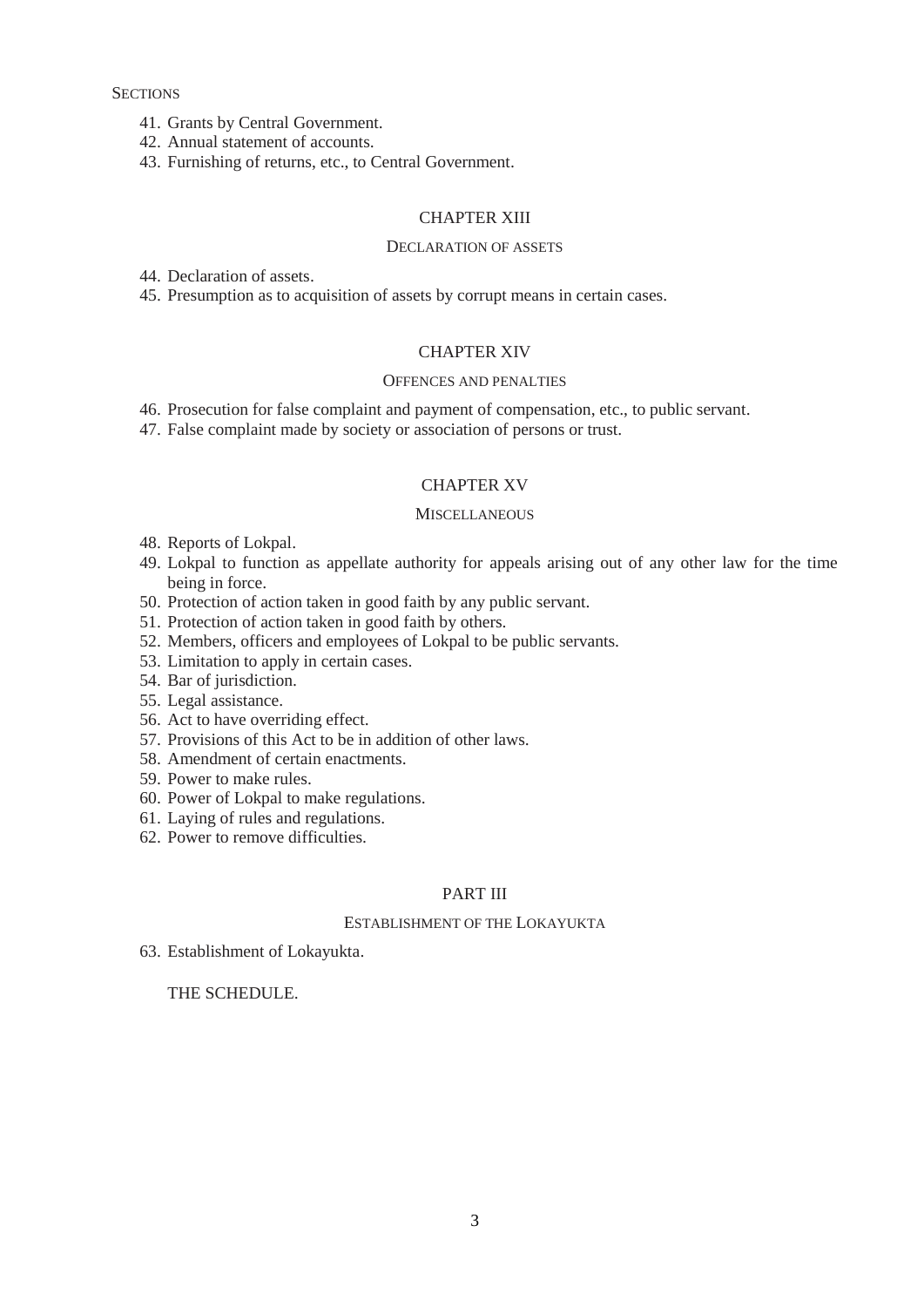# THE LOKPAL AND LOKAYUKTAS ACT, 2013

## ACT NO. 1 OF 2014

[1*st January,* 2014.]

An Act to provide for the establishment of a body of Lokpal for the Union and Lokayukta for States to inquire into allegations of corruption against certain public functionaries and for matters connected therewith or incidental thereto.

WHEREAS the Constitution of India established a Democratic Republic to ensure justice for all;

AND WHEREAS India has ratified the United Nations Convention Against Corruption;

AND WHEREAS the Government's commitment to clean and responsive governance has to be reflected in effective bodies to contain and punish acts of corruption;

NOW, THEREFORE, it is expedient to enact a law, for more effective implementation of the said Convention and to provide for prompt and fair investigation and prosecution in cases of Corruption.

BE it enacted by Parliament in the Sixty-fourth Year of the Republic of India as follows:—

## PART I

#### **PRELIMINARY**

**1. Short title, extent, application and commencement.—**(*1*) This Act may be called the Lokpal and Lokayuktas Act, 2013.

(*2*) It extends to the whole of India.

(*3*) It shall apply to public servants in and outside India.

 $(4)$  It shall come into force on such date<sup>1</sup> as the Central Government may, by notification in the Official Gazette, appoint.

# PART II

#### LOKPAL FOR THE UNION

## CHAPTER I

## **DEFINITIONS**

**2. Definitions.—**(*1*) In this Act, unless the context otherwise requires,—

(*a*) "bench" means a bench of the Lokpal;

(*b*) "Chairperson" means the Chairperson of the Lokpal;

(*c*) "competent authority", in relation to—

1

(*i*) the Prime Minister, means the House of the People;

(*ii*) a member of the Council of Ministers, means the Prime Minister;

(*iii*) a member of Parliament other than a Minister, means—

*(A)* in the case of a member of the Council of States, the Chairman of the Council; and

*(B)* in the case of a member of the House of the People, the Speaker of the House;

(*iv*) an officer in the Ministry or Department of the Central Government, means the Minister in charge of the Ministry or Department under which the officer is serving;

(*v*) a chairperson or members of any body or Board or corporation or authority or company or society or autonomous body (by whatever name called) established or constituted under any Act of Parliament or wholly or partly financed by the Central Government or controlled by it, means

<sup>1. 16</sup>th January, 2014, v*ide* notification No. S.O. 119 (E), dated 16th January, 2014, *see* Gazette of India, Extraordinary, Part II, sec. 3(*ii*).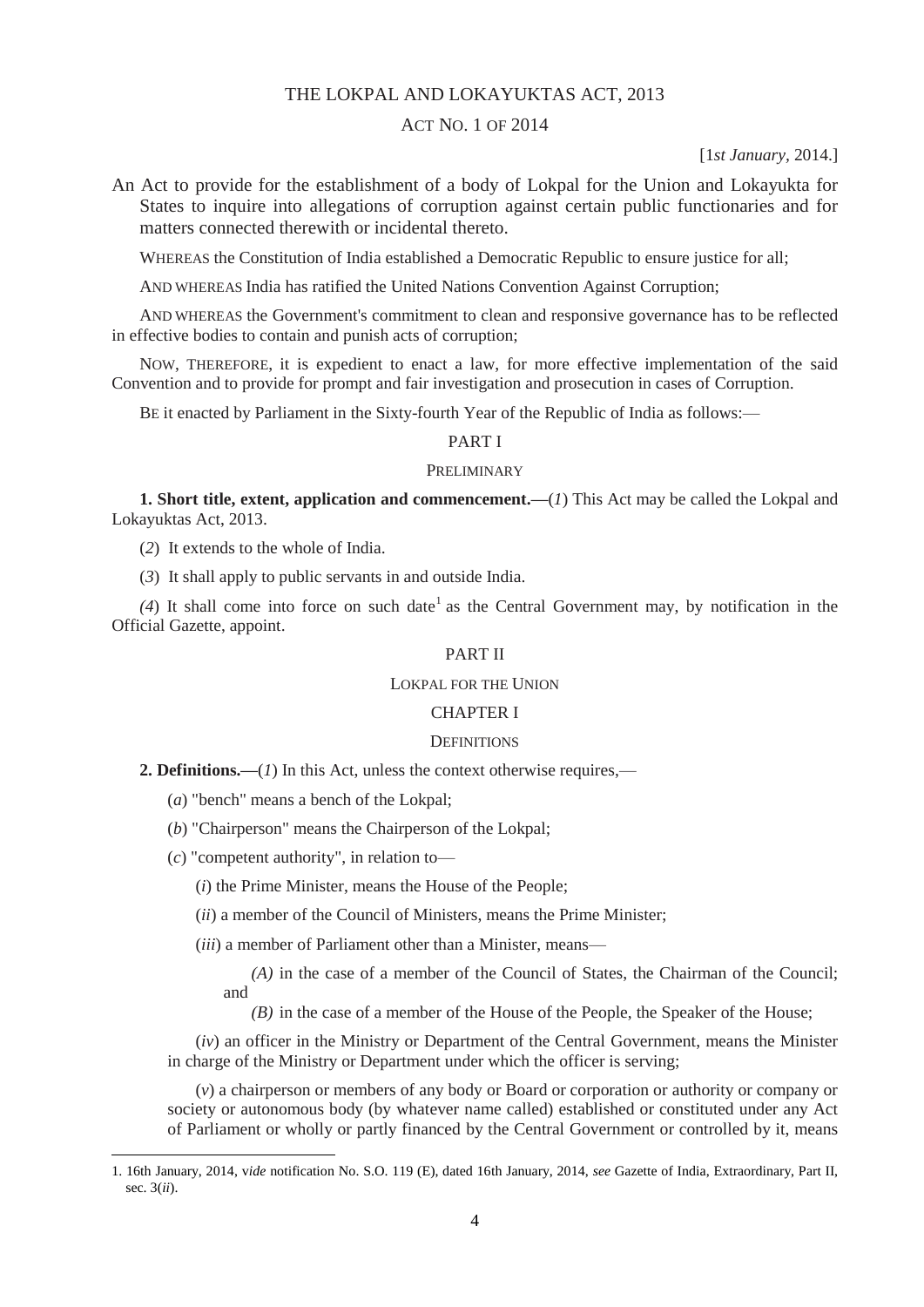the Minister in charge of the administrative Ministry of such body or Board or corporation or authority or company or society or autonomous body;

(*vi*) an officer of any body or Board or corporation or authority or company or society or autonomous body (by whatever name called) established or constituted under any Act of Parliament or wholly or partly financed by the Central Government or controlled by it, means the head of such body or Board or corporation or authority or company or society or autonomous body;

(*vii*) in any other case not falling under sub-clauses (*i*) to (*vi*) above, means such Department or authority as the Central Government may, by notification, specify:

Provided that if any person referred to in sub-clause (*v*) or sub-clause (*vi*) is also a member of Parliament, then, the competent authority shall be—

(*A*) in case such member is a member of the Council of States, the Chairman of the Council; and

(*B*) in case such member is a member of the House of the People, the Speaker of the House;

(*d*) "Central Vigilance Commission" means the Central Vigilance Commission constituted under sub-section (*1*) of section 3 of the Central Vigilance Commission Act, 2003 (45 of 2003);

(*e*) "complaint" means a complaint, made in such form as may be prescribed, alleging that a public servant has committed an offence punishable under the Prevention of Corruption Act, 1988 (49 of 1988);

(*f*) "Delhi Special Police Establishment" means the Delhi Special Police Establishment constituted under sub-section (*1*) of section 2 of the Delhi Special Police Establishment Act, 1946 (25 of 1946);

(*g*) "investigation" means an investigation as defined under clause (*h*) of section 2 of the Code of Criminal Procedure, 1973 (2 of 1974);

(*h*) "Judicial Member" means a Judicial Member of the Lokpal;

(*i*) "Lokpal" means the body established under section 3;

(*j*) "Member" means a Member of the Lokpal;

(*k*) "Minister" means a Union Minister but does not include the Prime Minister;

(*l*) "notification" means notification published in the Official Gazette and the expression "notify" shall be construed accordingly;

(*m*) "preliminary inquiry" means an inquiry conducted under this Act;

(*n*) "prescribed" means prescribed by rules made under this Act;

(*o*) "public servant" means a person referred to in clauses (*a*) to (*h*) of sub-section (*1*) of section 14 but does not include a public servant in respect of whom the jurisdiction is exercisable by any court or other authority under the Army Act, 1950 (45 of 1950), the Air Force Act, 1950 (46 of 1950), the Navy Act, 1957 (62 of 1957) and the Coast Guard Act, 1978 (30 of 1978) or the procedure is applicable to such public servant under those Acts;

(*p*) "regulations" means regulations made under this Act;

(*q*) "rules" means rules made under this Act;

(*r*) "Schedule" means a Schedule appended to this Act;

(*s*) "Special Court" means the court of a Special Judge appointed under sub-section (*1*) of section 3 of the Prevention of Corruption Act, 1988 (49 of 1988).

(*2*) The words and expressions used herein and not defined in this Act but defined in the Prevention of Corruption Act, 1988 (49 of 1988), shall have the meanings respectively assigned to them in that Act.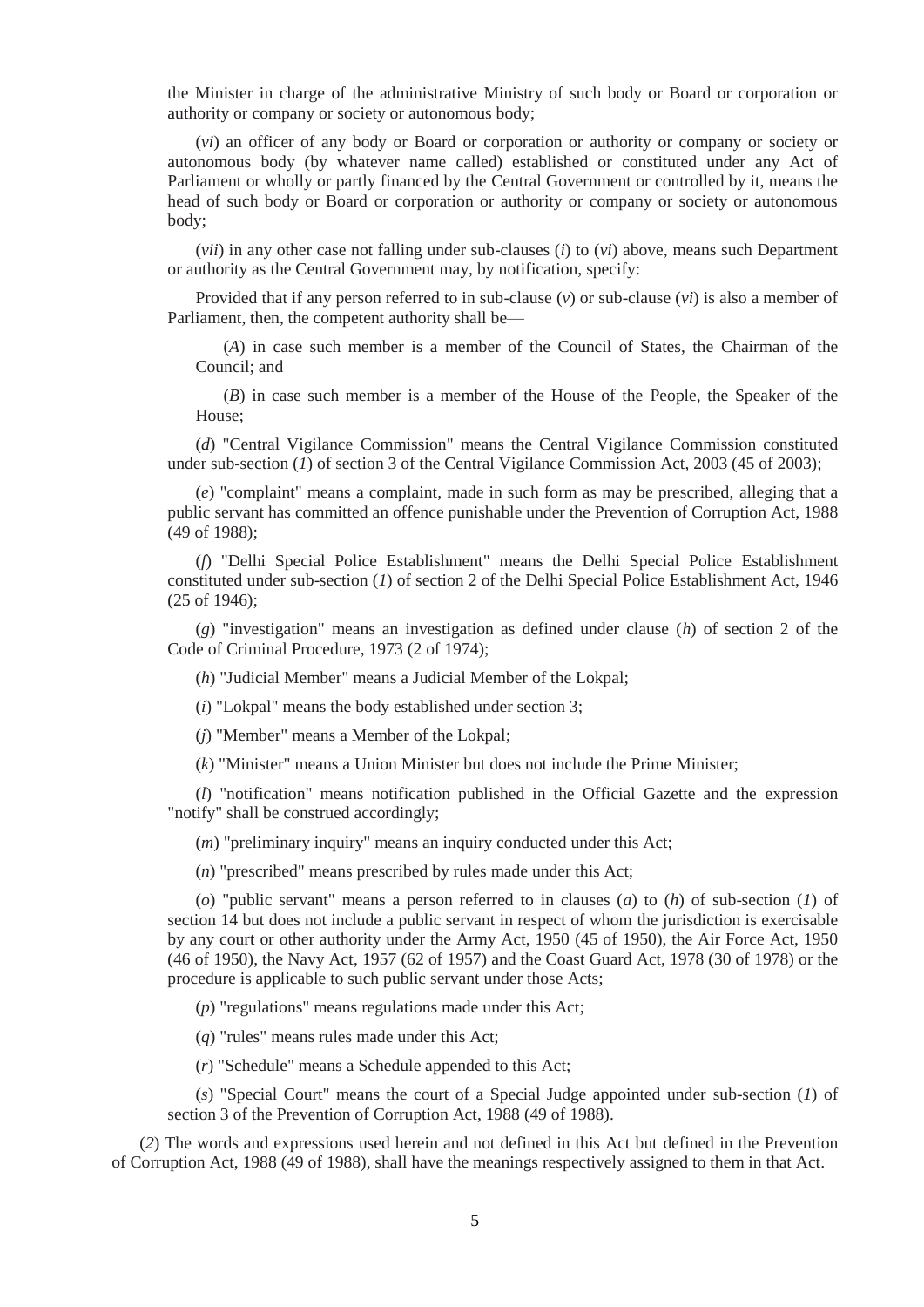(*3*) Any reference in this Act to any other Act or provision thereof which is not in force in any area to which this Act applies shall be construed to have a reference to the corresponding Act or provision thereof in force in such area.

## CHAPTER II

#### ESTABLISHMENT OF LOKPAL

**3. Establishment of Lokpal.—**(*1*) On and from the commencement of this Act, there shall be established, for the purpose of this Act, a body to be called the "Lokpal".

(*2*) The Lokpal shall consist of—

(*a*) a Chairperson, who is or has been a Chief Justice of India or is or has been a Judge of the Supreme Court or an eminent person who fulfills the eligibility specified in clause (*b*) of sub-section (*3*); and

(*b*) such number of Members, not exceeding eight out of whom fifty per cent. shall be Judicial Members:

Provided that not less than fifty per cent. of the Members of the Lokpal shall be from amongst the persons belonging to the Scheduled Castes, the Scheduled Tribes, Other Backward Classes, Minorities and women.

(*3*) A person shall be eligible to be appointed,—

(*a*) as a Judicial Member if he is or has been a Judge of the Supreme Court or is or has been a Chief Justice of a High Court;

(*b*) as a Member other than a Judicial Member, if he is a person of impeccable integrity and outstanding ability having special knowledge and expertise of not less than twenty-five years in the matters relating to anti-corruption policy, public administration, vigilance, finance including insurance and banking, law and management.

(*4*) The Chairperson or a Member shall not be—

(*i*) a member of Parliament or a member of the Legislature of any State or Union territory;

(*ii*) a person convicted of any offence involving moral turptitude;

(*iii*) a person of less than forty-five years of age, on the date of assuming office as the Chairperson or Member, as the case may be;

(*iv*) a member of any Panchayat or Municipality;

(*v*) a person who has been removed or dismissed from the service of the Union or a State,

and shall not hold any office of trust or profit (other than his office as the Chairperson or a Member) or be affiliated with any political party or carry on any business or practise any profession and, accordingly, before he enters upon his office, a person appointed as the Chairperson or a Member, as the case may be, shall, if—

(*a*) he holds any office of trust or profit, resign from such office; or

(*b*) he is carrying on any business, sever his connection with the conduct and management of such business; or

(*c*) he is practising any profession, cease to practise such profession.

**4. Appointment of Chairperson and Members on recommendations of Selection Committee.—**(*1*) The Chairperson and Members shall be appointed by the President after obtaining the recommendations of a Selection Committee consisting of—

(*a*) the Prime Minister—Chairperson;

(*b*) the Speaker of the House of the People—Member;

(*c*) the Leader of Opposition in the House of the People—Member;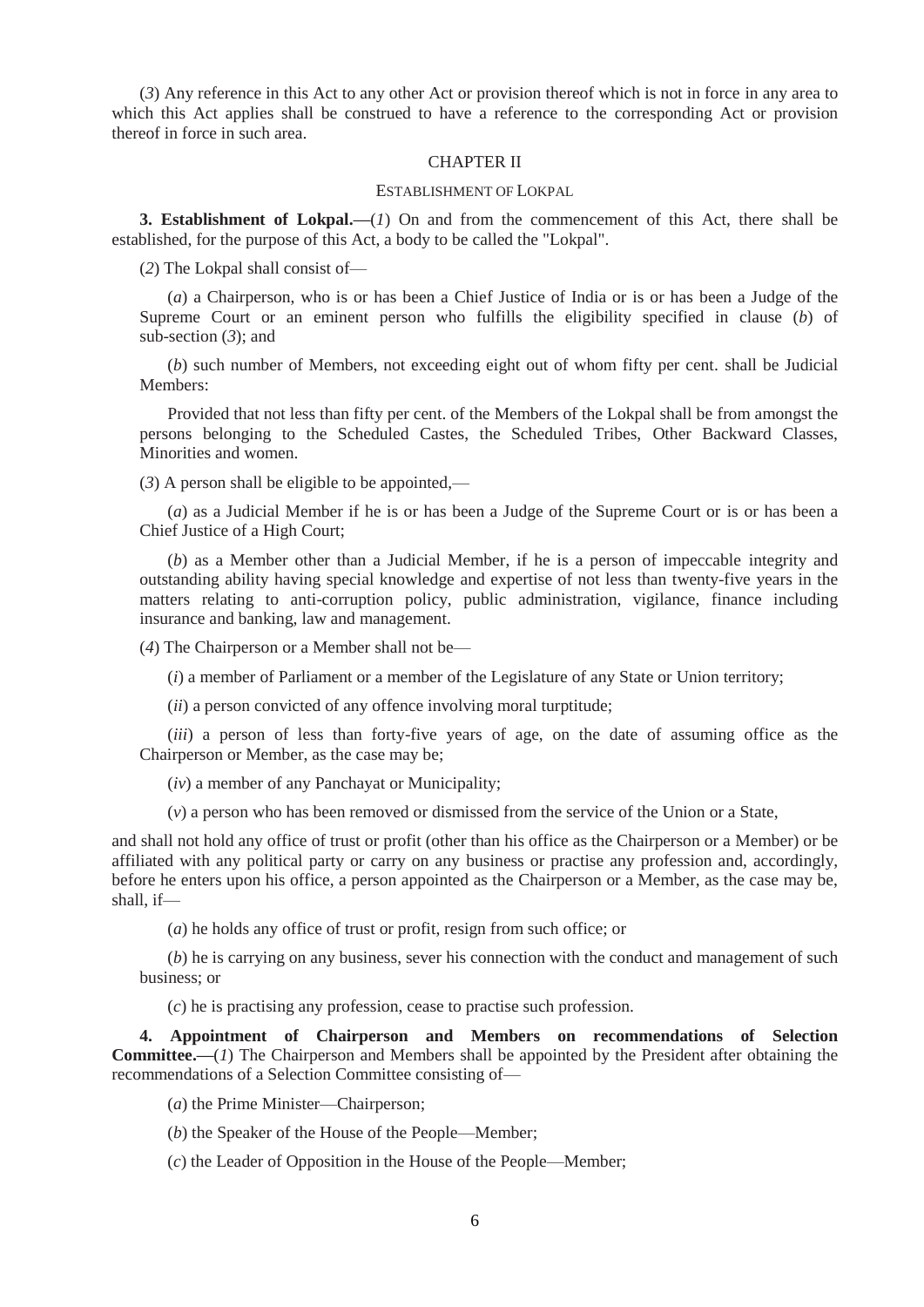(*d*) the Chief Justice of India or a Judge of the Supreme Court nominated by him—Member;

(*e*) one eminent jurist, as recommended by the Chairperson and Members referred to in clauses (*a*) to (*d*) above, to be nominated by the President—Member.

(*2*) No appointment of a Chairperson or a Member shall be invalid merely by reason of any vacancy in the Selection Committee.

(*3*) The Selection Committee shall for the purposes of selecting the Chairperson and Members of the Lokpal and for preparing a panel of persons to be considered for appointment as such, constitute a Search Committee consisting of at least seven persons of standing and having special knowledge and expertise in the matters relating to anti-corruption policy, public administration, vigilance, policy making, finance including insurance and banking, law and management or in any other matter which, in the opinion of the Selection Committee, may be useful in making the selection of the Chairperson and Members of the Lokpal:

Provided that not less than fifty per cent. of the members of the Search Committee shall be from amongst the persons belonging to the Scheduled Castes, the Scheduled Tribes, Other Backward Classes, Minorities and women:

Provided further that the Selection Committee may also consider any person other than the persons recommended by the Search Committee.

(*4*) The Selection Committee shall regulate its own procedure in a transparent manner for selecting the Chairperson and Members of the Lokpal.

(*5*) The term of the Search Committee referred to in sub-section (*3*), the fees and allowances payable to its members and the manner of selection of panel of names shall be such as may be prescribed.

**5. Filling of vacancies of Chairperson or Members.—**The President shall take or cause to be taken all necessary steps for the appointment of a new Chairperson and Members at least three months before the expiry of the term of the Chairperson or Member, as the case may be, in accordance with the procedure laid down in this Act.

**6. Term of office of Chairperson and Members.—**The Chairperson and every Member shall, on the recommendations of the Selection Committee, be appointed by the President by warrant under his hand and seal and hold office as such for a term of five years from the date on which he enters upon his office or until he attains the age of seventy years, whichever is earlier:

Provided that he may—

(*a*) by writing under his hand addressed to the President, resign his office; or

(*b*) be removed from his office in the manner provided in section 37.

**7. Salary, allowances and other conditions of service of Chairperson and Members.—**The salary, allowances and other conditions of service of—

(*i*) the Chairperson shall be the same as those of the Chief Justice of India;

(*ii*) other Members shall be the same as those of a Judge of the Supreme Court:

Provided that if the Chairperson or a Member is, at the time of his appointment, in receipt of pension (other than disability pension) in respect of any previous service under the Government of India or under the Government of a State, his salary in respect of service as the Chairperson or, as the case may be, as a Member, be reduced—

(*a*) by the amount of that pension; and

(*b*) if he has, before such appointment, received, in lieu of a portion of the pension due to him in respect of such previous service, the commuted value thereof, by the amount of that portion of the pension:

Provided further that the salary, allowances and pension payable to, and other conditions of service of, the Chairperson or a Member shall not be varied to his disadvantage after his appointment.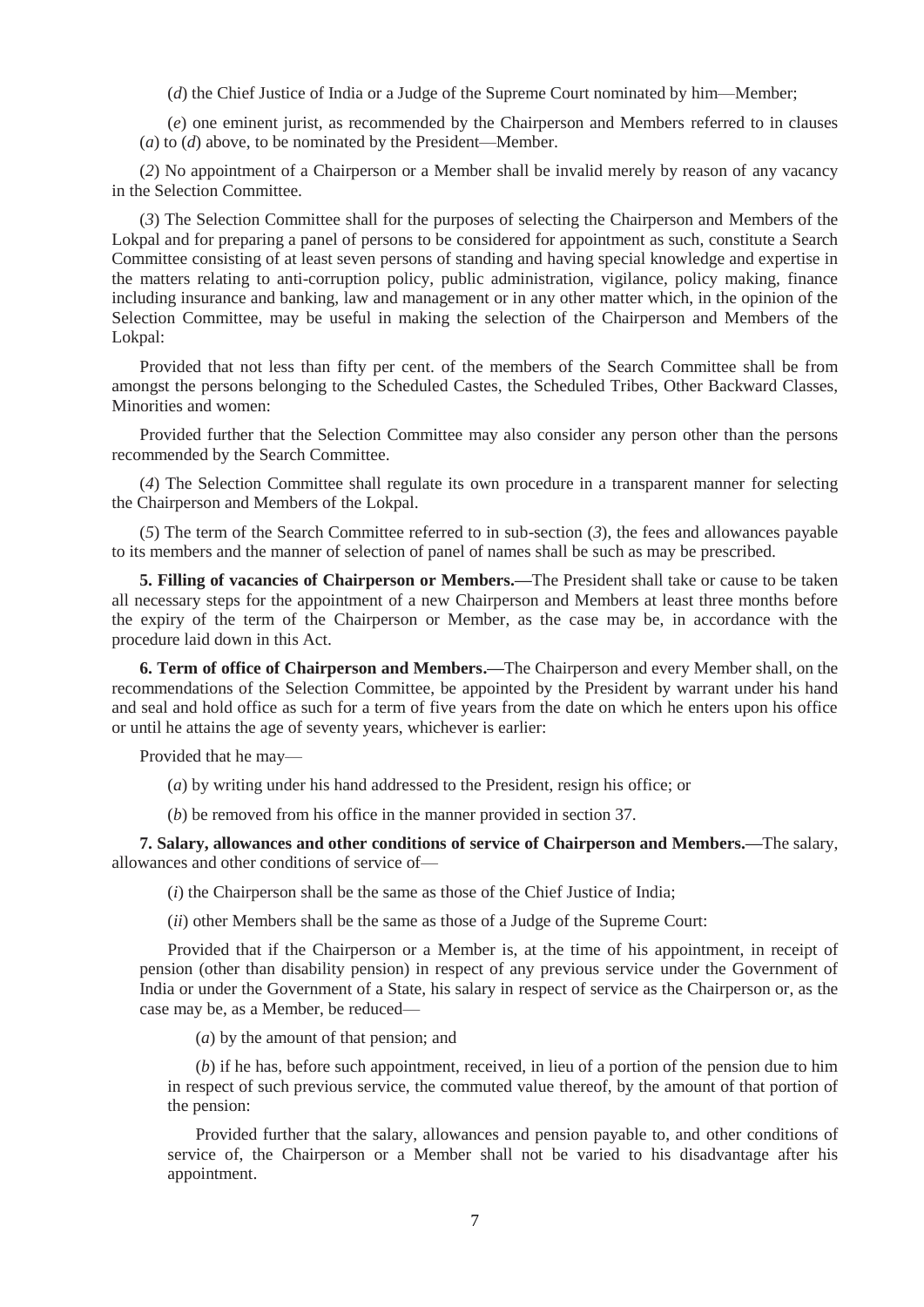**8. Restriction on employment by Chairperson and Members after ceasing to hold office.—**(*1*) On ceasing to hold office, the Chairperson and every Member shall be ineligible for—

(*i*) reappointment as the Chairperson or a Member of the Lokpal;

(*ii*) any diplomatic assignment, appointment as administrator of a Union territory and such other assignment or appointment which is required by law to be made by the President by warrant under his hand and seal;

(*iii*) further employment to any other office of profit under the Government of India or the Government of a State;

(*iv*) contesting any election of President or Vice-President or Member of either House of Parliament or Member of either House of a State Legislature or Municipality or Panchayat within a period of five years from the date of relinquishing the post.

(*2*) Notwithstanding anything contained in sub-section (*1*), a Member shall be eligible to be appointed as a Chairperson, if his total tenure as Member and Chairperson does not exceed five years.

*Explanation*.—For the purposes of this section, it is hereby clarified that where the Member is appointed as the Chairperson, his term of office shall not be more than five years in aggregate as the Member and the Chairperson.

**9. Member to act as Chairperson or to discharge his functions in certain circumstances.—**(*1*) In the event of occurrence of any vacancy in the office of the Chairperson by reason of his death, resignation or otherwise, the President may, by notification, authorise the senior-most Member to act as the Chairperson until the appointment of a new Chairperson to fill such vacancy.

(*2*) When the Chairperson is unable to discharge his functions owing to absence on leave or otherwise, the senior-most Member available, as the President may, by notification, authorise in this behalf, shall discharge the functions of the Chairperson until the date on which the Chairperson resumes his duties.

**10. Secretary, other officers and staff of Lokpal.—**(*1*) There shall be a Secretary to the Lokpal in the rank of Secretary to Government of India, who shall be appointed by the Chairperson from a panel of names sent by the Central Government.

(*2*) There shall be a Director of Inquiry and a Director of Prosecution not below the rank of Additional Secretary to the Government of India or equivalent, who shall be appointed by the Chairperson from a panel of names sent by the Central Government.

(*3*) The appointment of officers and other staff of the Lokpal shall be made by the Chairperson or such Member or officer of Lokpal as the Chairperson may direct:

Provided that the President may by rule require that the appointment in respect of any post or posts as may be specified in the rule, shall be made after consultation with the Union Public Service Commission.

(*4*) Subject to the provisions of any law made by Parliament, the conditions of service of Secretary and other officers and staff of the Lokpal shall be such as may be specified by regulations made by the Lokpal for the purpose:

Provided that the regulations made under this sub-section shall, so far as they relate to salaries, allowances, leave or pensions, require the approval of the President.

#### CHAPTER III

#### INQUIRY WING

**11. Inquiry Wing.—**(*1*) Notwithstanding anything contained in any law for the time being in force, the Lokpal shall constitute an Inquiry Wing headed by the Director of Inquiry for the purpose of conducting preliminary inquiry into any offence alleged to have been committed by a public servant punishable under the Prevention of Corruption Act, 1988 (49 of 1988):

Provided that till such time the Inquiry Wing is constituted by the Lokpal, the Central Government shall make available such number of officers and other staff from its Ministries or Departments, as may be required by the Lokpal, for conducting preliminary inquiries under this Act.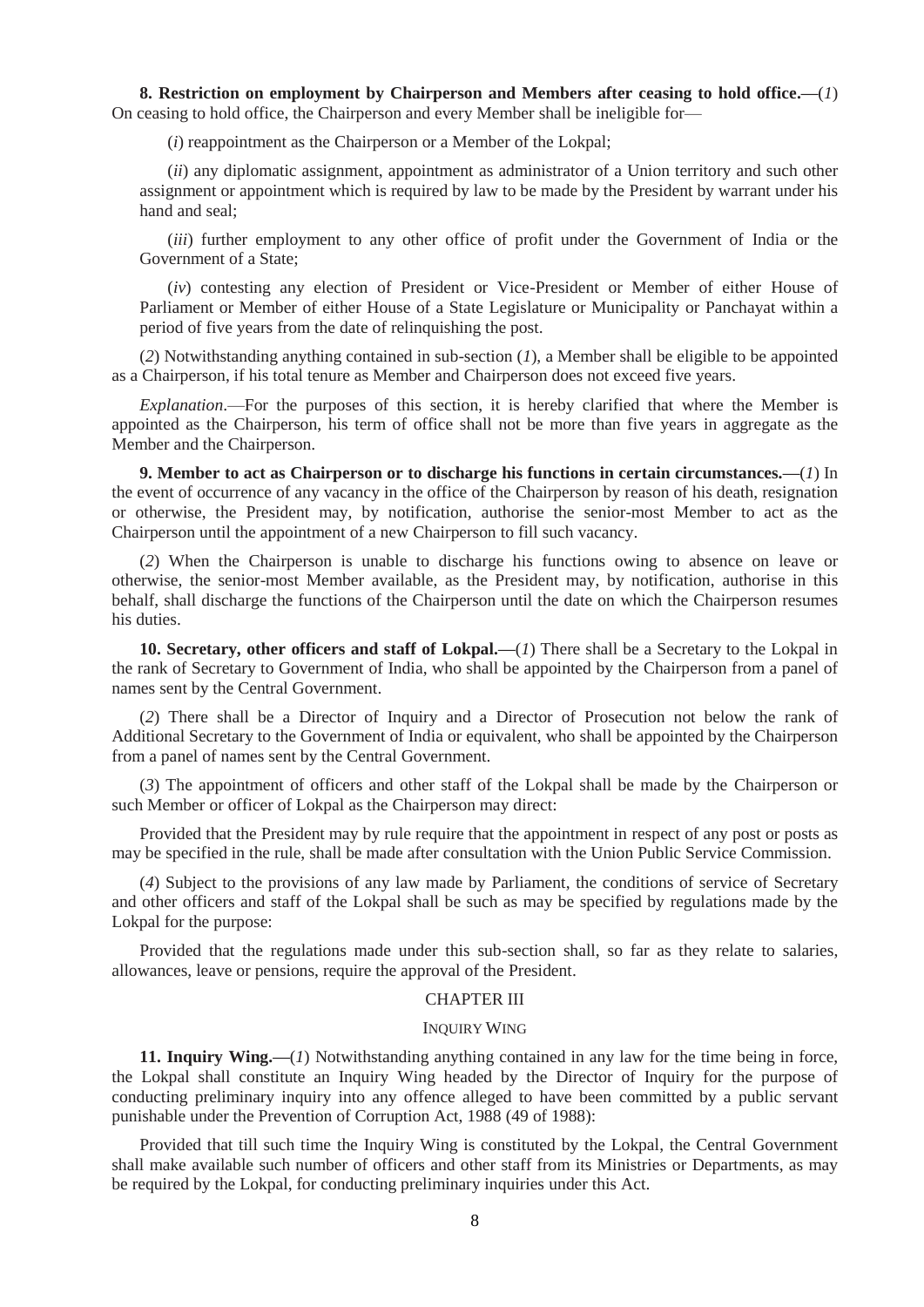(*2*) For the purposes of assisting the Lokpal in conducting a preliminary inquiry under this Act, the officers of the Inquiry Wing not below the rank of the Under Secretary to the Government of India, shall have the same powers as are conferred upon the Inquiry Wing of the Lokpal under section 27.

## CHAPTER IV

#### PROSECUTION WING

**12. Prosecution Wing.—**(*1*) The Lokpal shall, by notification, constitute a Prosecution Wing headed by the Director of Prosecution for the purpose of prosecution of public servants in relation to any complaint by the Lokpal under this Act:

Provided that till such time the Prosecution Wing is constituted by the Lokpal, the Central Government shall make available such number of officers and other staff from its Ministries or Departments, as may be required by the Lokpal, for conducting prosecution under this Act.

(*2*) The Director of Prosecution shall, after having been so directed by the Lokpal, file a case in accordance with the findings of investigation report, before the Special Court and take all necessary steps in respect of the prosecution of public servants in relation to any offence punishable under the Prevention of Corruption Act, 1988 (49 of 1988).

(*3*) The case under sub-section (*2*), shall be deemed to be a report, filed on completion of investigation, referred to in section 173 of the Code of Criminal Procedure, 1973 (2 of 1974).

#### CHAPTER V

# EXPENSES OF LOKPAL TO BE CHARGED ON CONSOLIDATED FUND OF INDIA

**13. Expenses of Lokpal to be charged on Consolidated Fund of India.—**The administrative expenses of the Lokpal, including all salaries, allowances and pensions payable to or in respect of the Chairperson, Members or Secretary or other officers or staff of the Lokpal, shall be charged upon the Consolidated Fund of India and any fees or other moneys taken by the Lokpal shall form part of that Fund.

## CHAPTER VI

## JURISDICTION IN RESPECT OF INQUIRY

**14. Jurisdiction of Lokpal to include Prime Minister, Ministers, members of Parliament, Groups A, B, C and D officers and officials of Central Government.—**(*1*) Subject to the other provisions of this Act, the Lokpal shall inquire or cause an inquiry to be conducted into any matter involved in, or arising from, or connected with, any allegation of corruption made in a complaint in respect of the following, namely:—

(*a*) any person who is or has been a Prime Minister:

Provided that the Lokpal shall not inquire into any matter involved in, or arising from, or connected with, any such allegation of corruption against the Prime Minister,—

(*i*) in so far as it relates to international relations, external and internal security, public order, atomic energy and space;

(*ii*) unless a full bench of the Lokpal consisting of its Chairperson and all Members considers the initiation of inquiry and at least two-thirds of its Members approves of such inquiry:

Provided further that any such inquiry shall be held *in camera* and if the Lokpal comes to the conclusion that the complaint deserves to be dismissed, the records of the inquiry shall not be published or made available to anyone;

(*b*) any person who is or has been a Minister of the Union;

(*c*) any person who is or has been a member of either House of Parliament;

(*d*) any Group 'A' or Group 'B' officer or equivalent or above, from amongst the public servants defined in sub-clauses (*i*) and (*ii*) of clause (*c*) of section 2 of the Prevention of Corruption Act, 1988 (49 of 1988) when serving or who has served, in connection with the affairs of the Union;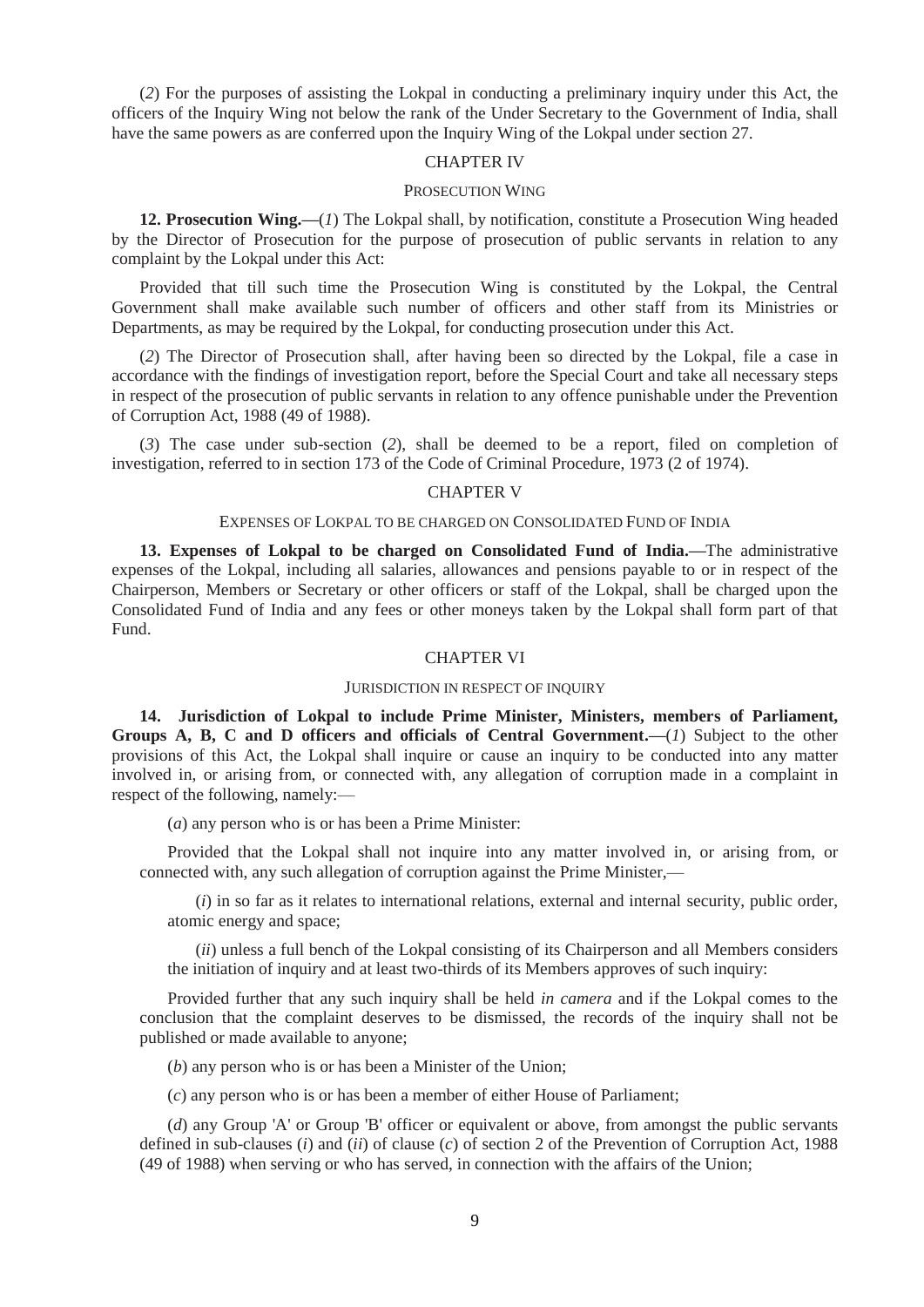(*e*) any Group 'C' or Group 'D' official or equivalent, from amongst the public servants defined in sub-clauses (*i*) and (*ii*) of clause (*c*) of section 2 of the Prevention of Corruption Act, 1988 (49 of 1988) when serving or who has served in connection with the affairs of the Union subject to the provision of sub-section (*1*) of section 20;

(*f*) any person who is or has been a chairperson or member or officer or employee in any body or Board or corporation or authority or company or society or trust or autonomous body (by whatever name called) established by an Act of Parliament or wholly or partly financed by the Central Government or controlled by it:

Provided that in respect of such officers referred to in clause (*d*) who have served in connection with the affairs of the Union or in any body or Board or corporation or authority or company or society or trust or autonomous body referred to in clause (*e*) but are working in connection with the affairs of the State or in any body or Board or corporation or authority or company or society or trust or autonomous body (by whatever name called) established by an Act of the State Legislature or wholly or partly financed by the State Government or controlled by it, the Lokpal and the officers of its Inquiry Wing or Prosecution Wing shall have jurisdiction under this Act in respect of such officers only after obtaining the consent of the concerned State Government;

(*g*) any person who is or has been a director, manager, secretary or other officer of every other society or association of persons or trust (whether registered under any law for the time being in force or not), by whatever name called, wholly or partly financed by the Government and the annual income of which exceeds such amount as the Central Government may, by notification, specify;

(*h*) any person who is or has been a director, manager, secretary or other officer of every other society or association of persons or trust (whether registered under any law for the time being in force or not) in receipt of any donation from any foreign source under the Foreign Contribution (Regulation) Act, 2010 (42 of 2010) in excess of ten lakh rupees in a year or such higher amount as the Central Government may, by notification, specify.

*Explanation.*—For the purpose of clauses (*f*) and (*g*), it is hereby clarified that any entity or institution, by whatever name called, corporate, society, trust, association of persons, partnership, sole proprietorship, limited liability partnership (whether registered under any law for the time being in force or not), shall be the entities covered in those clauses:

Provided that any person referred to in this clause shall be deemed to be a public servant under clause (*c*) of section 2 of the Prevention of Corruption Act, 1988 (49 of 1988) and the provisions of that Act shall apply accordingly.

(*2*) Notwithstanding anything contained in sub-section (*1*), the Lokpal shall not inquire into any matter involved in, or arising from, or connected with, any such allegation of corruption against any member of either House of Parliament in respect of anything said or a vote given by him in Parliament or any committee thereof covered under the provisions contained in clause (2) of article 105 of the Constitution.

(*3*) The Lokpal may inquire into any act or conduct of any person other than those referred to in sub-section  $(1)$ , if such person is involved in the act of abetting, bribe giving or bribe taking or conspiracy relating to any allegation of corruption under the Prevention of Corruption Act, 1988 (49 of 1988) against a person referred to in sub-section (*1*):

Provided that no action under this section shall be taken in case of a person serving in connection with the affairs of a State, without the consent of the State Government.

(*4*) No matter in respect of which a complaint has been made to the Lokpal under this Act, shall be referred for inquiry under the Commissions of Inquiry Act, 1952 (60 of 1952).

*Explanation.*—For the removal of doubts, it is hereby declared that a complaint under this Act shall only relate to a period during which the public servant was holding or serving in that capacity.

**15. Matters pending before any court or committee or authority for inquiry not to be affected***.***—**In case any matter or proceeding related to allegation of corruption under the Prevention of Corruption Act, 1988 (49 of 1988) has been pending before any court or committee of either House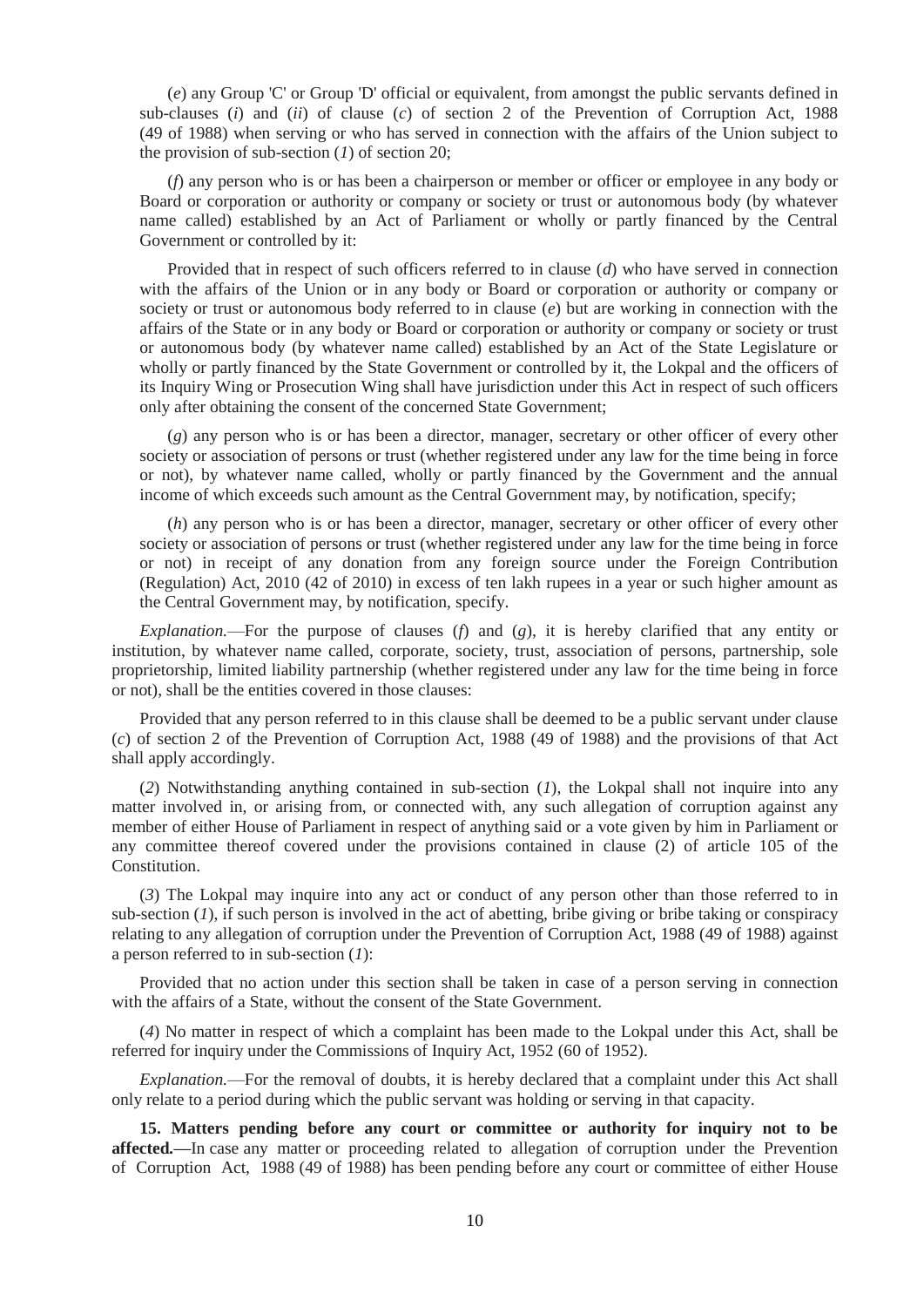of Parliament or before any other authority prior to commencement of this Act or prior to commencement of any inquiry after the commencement of this Act, such matter or proceeding shall be continued before such court, committee or authority.

**16. Constitution of benches of Lokpal***.***—**(*1*) Subject to the provisions of this Act,—

(*a*) the jurisdiction of the Lokpal may be exercised by benches thereof;

(*b*) a bench may be constituted by the Chairperson with two or more Members as the Chairperson may deem fit;

(*c*) every bench shall ordinarily consist of at least one Judicial Member;

(*d*) where a bench consists of the Chairperson, such bench shall be presided over by the Chairperson;

(*e*) where a bench consists of a Judicial Member, and a non-Judicial Member, not being the Chairperson, such bench shall be presided over by the Judicial Member;

(*f*) the benches of the Lokpal shall ordinarily sit at New Delhi and at such other places as the Lokpal may, by regulations, specify.

(*2*) The Lokpal shall notify the areas in relation to which each bench of the Lokpal may exercise jurisdiction.

(*3*) Notwithstanding anything contained in sub-section (*2*), the Chairperson shall have the power to constitute or reconstitute benches from time to time.

(*4*) If at any stage of the hearing of any case or matter it appears to the Chairperson or a Member that the case or matter is of such nature that it ought to be heard by a bench consisting of three or more Members, the case or matter may be transferred by the Chairperson or, as the case may be, referred to him for transfer, to such bench as the Chairperson may deem fit.

**17. Distribution of business amongst benches***.*—Where benches are constituted, the Chairperson may, from time to time, by notification, make provisions as to the distribution of the business of the Lokpal amongst the benches and also provide for the matters which may be dealt with by each bench.

**18. Power of Chairperson to transfer cases***.*—On an application for transfer made by the complainant or the public servant, the Chairperson, after giving an opportunity of being heard to the complainant or the public servant, as the case may be, may transfer any case pending before one bench for disposal to any other bench.

**19. Decision to be by majority***.*—If the Members of a bench consisting of an even number of Members differ in opinion on any point, they shall state the point or points on which they differ, and make a reference to the Chairperson who shall either hear the point or points himself or refer the case for hearing on such point or points by one or more of the other Members of the Lokpal and such point or points shall be decided according to the opinion of the majority of the Members of the Lokpal who have heard the case, including those who first heard it.

# CHAPTER VII

### PROCEDURE IN RESPECT OF PRELIMINARY INQUIRY AND INVESTIGATION

**20. Provisions relating to complaints and preliminary inquiry and investigation***.*—(*1*) The Lokpal on receipt of a complaint, if it decides to proceed further, may order—

(*a*) preliminary inquiry against any public servant by its Inquiry Wing or any agency (including the Delhi Special Police Establishment) to ascertain whether there exists a *prima facie* case for proceeding in the matter; or

(*b*) investigation by any agency (including the Delhi Special Police Establishment) when there exists a *prima facie* case:

Provided that the Lokpal shall if it has decided to proceed with the preliminary inquiry, by a general or special order, refer the complaints or a category of complaints or a complaint received by it in respect of public servants belonging to Group A or Group B or Group C or Group D to the Central Vigilance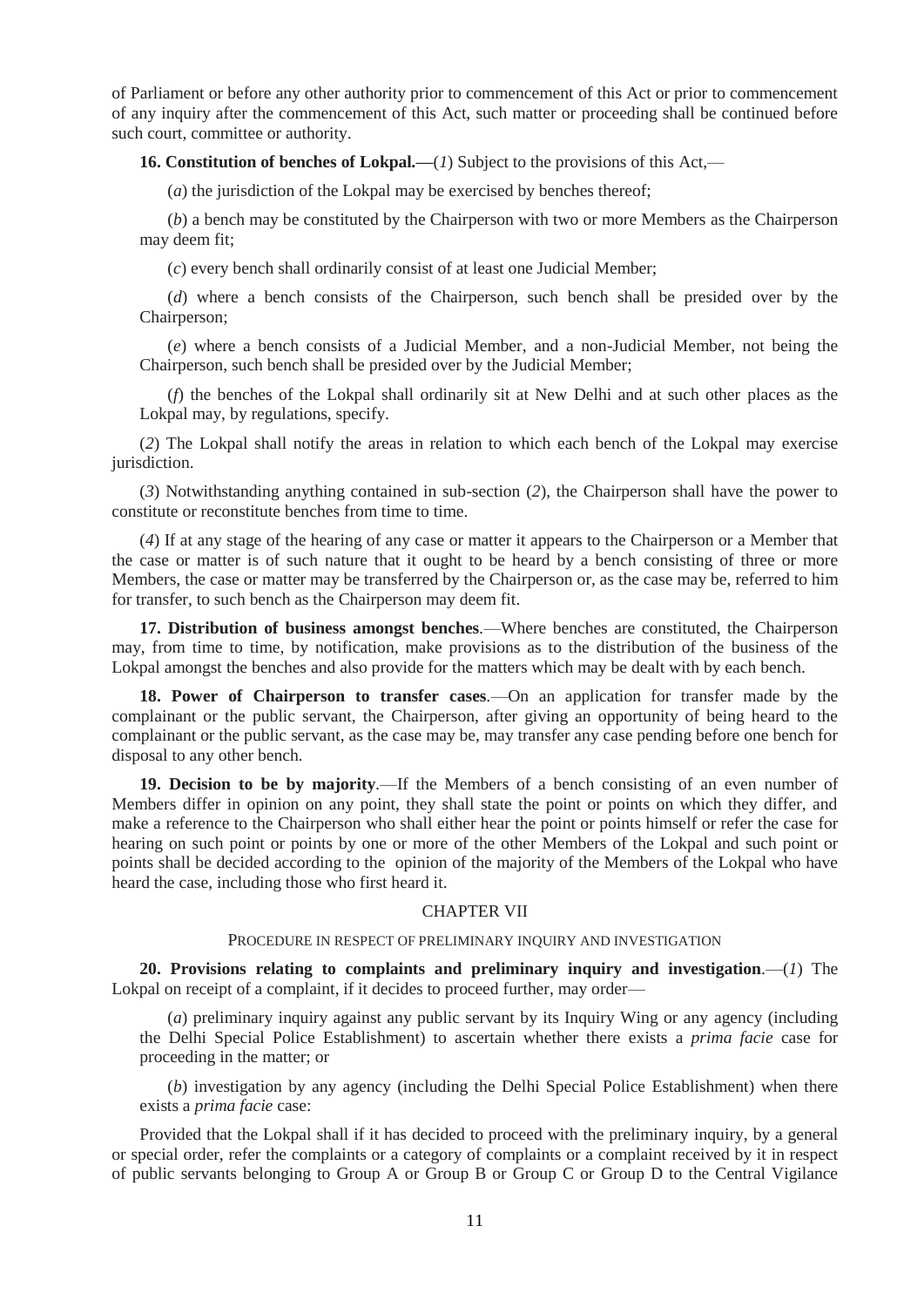Commission constituted under sub-section (*1*) of section 3 of the Central Vigilance Commission Act, 2003 (45 of 2003):

Provided further that the Central Vigilance Commission in respect of complaints referred to it under the first proviso, after making preliminary inquiry in respect of public servants belonging to Group A and Group B, shall submit its report to the Lokpal in accordance with the provisions contained in sub-sections (*2*) and (*4*) and in case of public servants belonging to Group C and Group D, the Commission shall proceed in accordance with the provisions of the Central Vigilance Commission Act, 2003 (45 of 2003):

Provided also that before ordering an investigation under clause (*b*), the Lokpal shall call for the explanation of the public servant so as to determine whether there exists a *prima facie* case for investigation:

Provided also that the seeking of explanation from the public servant before an investigation shall not interfere with the search and seizure, if any, required to be undertaken by any agency (including the Delhi Special Police Establishment) under this Act.

(*2*) During the preliminary inquiry referred to in sub-section (*1*), the Inquiry Wing or any agency (including the Delhi Special Police Establishment) shall conduct a preliminary inquiry and on the basis of material, information and documents collected seek the comments on the allegations made in the complaint from the public servant and the competent authority and after obtaining the comments of the concerned public servant and the competent authority, submit, within sixty days from the date of receipt of the reference, a report to the Lokpal.

(*3*) A bench consisting of not less than three Members of the Lokpal shall consider every report received under sub-section (*2*) from the Inquiry Wing or any agency (including the Delhi Special Police Establishment), and after giving an opportunity of being heard to the public servant, decide whether there exists a *prima facie* case, and proceed with one or more of the following actions, namely:-

(*a*) investigation by any agency or the Delhi Special Police Establishment, as the case may be;

(*b*) initiation of the departmental proceedings or any other appropriate action against the concerned public servants by the competent authority;

(*c*) closure of the proceedings against the public servant and to proceed against the complainant under section 46.

(*4*) Every preliminary inquiry referred to in sub-section (*1*) shall ordinarily be completed within a period of ninety days and for reasons to be recorded in writing, within a further period of ninety days from the date of receipt of the complaint.

(*5*) In case the Lokpal decides to proceed to investigate into the complaint, it shall direct any agency (including the Delhi Special Police Establishment) to carry out the investigation as expeditiously as possible and complete the investigation within a period of six months from the date of its order:

Provided that the Lokpal may extend the said period by a further period not exceeding of six months at a time for the reasons to be recorded in writing.

(*6*) Notwithstanding anything contained in section 173 of the Code of Criminal Procedure, 1973 (2 of 1974), any agency (including the Delhi Special Police Establishment) shall, in respect of cases referred to it by the Lokpal, submit the investigation report under that section to the court having jurisdiction and forward a copy thereof to the Lokpal.

(*7*) A bench consisting of not less than three Members of the Lokpal shall consider every report received by it under sub-section (*6*) from any agency (including the Delhi Special Police Establishment) and after obtaining the comments of the competent authority and the public servant may—

(*a*) grant sanction to its Prosecution Wing or investigating agency to file charge-sheet or direct the closure of report before the Special Court against the public servant;

(*b*) direct the competent authority to initiate the departmental proceedings or any other appropriate action against the concerned public servant.

(*8*) The Lokpal may, after taking a decision under sub-section (*7*) on the filing of the charge-sheet, direct its Prosecution Wing or any investigating agency (including the Delhi Special Police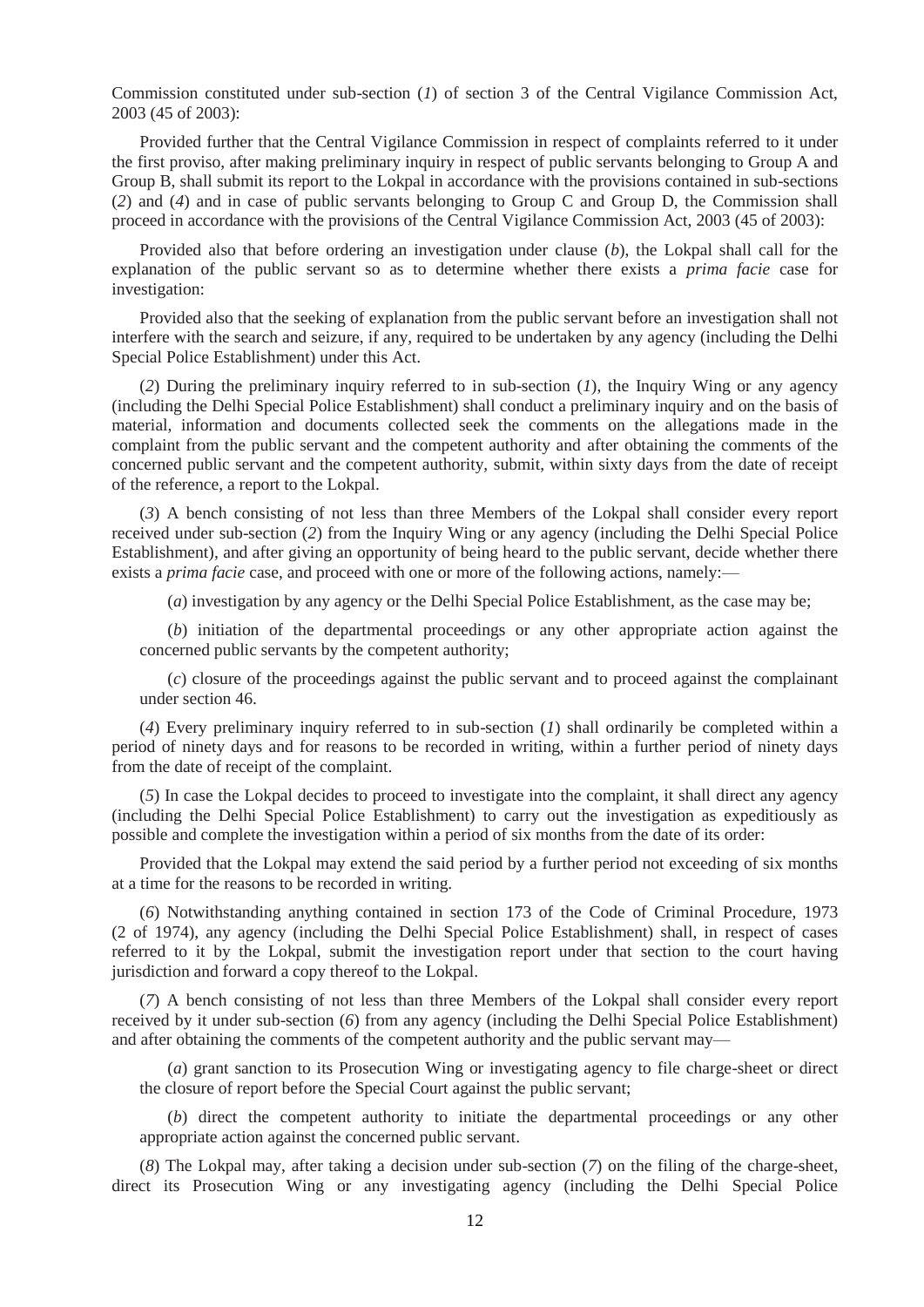Establishment) to initiate prosecution in the Special Court in respect of the cases investigated by the agency.

(*9*) The Lokpal may, during the preliminary inquiry or the investigation, as the case may be, pass appropriate orders for the safe custody of the documents relevant to the preliminary inquiry or, as the case may be, investigation as it deems fit.

(*10*) The website of the Lokpal shall, from time to time and in such manner as may be specified by regulations, display to the public, the status of number of complaints pending before it or disposed of by it.

(*11*) The Lokpal may retain the original records and evidences which are likely to be required in the process of preliminary inquiry or investigation or conduct of a case by it or by the Special Court.

(*12*) Save as otherwise provided, the manner and procedure of conducting a preliminary inquiry or investigation (including such material and documents to be made available to the public servant) under this Act, shall be such as may be specified by regulations.

**21. Persons likely to be prejudicially affected to be heard***.*—If, at any stage of the proceeding, the Lokpal—

(*a*) considers it necessary to inquire into the conduct of any person other than the accused; or

(*b*) is of opinion that the reputation of any person other than an accused is likely to be prejudicially affected by the preliminary inquiry,

the Lokpal shall give to that person a reasonable opportunity of being heard in the preliminary inquiry and to produce evidence in his defence, consistent with the principles of natural justice.

**22. Lokpal may require any public servant or any other person to furnish information, etc***.*— Subject to the provisions of this Act, for the purpose of any preliminary inquiry or investigation, the Lokpal or the investigating agency, as the case may be, may require any public servant or any other person who, in its opinion, is able to furnish information or produce documents relevant to such preliminary inquiry or investigation, to furnish any such information or produce any such document.

**23. Power of Lokpal to grant sanction for initiating prosecution***.*—(*1*) Notwithstanding anything contained in section 197 of the Code of Criminal Procedure, 1973 (2 of 1974) or section 6A of the Delhi Special Police Establishment Act, 1946 (25 of 1946) or section 19 of the Prevention of Corruption Act, 1988 (49 of 1988), the Lokpal shall have the power to grant sanction for prosecution under clause (*a*) of sub-section (*7*) of section 20.

(*2*) No prosecution under sub-section (*1*) shall be initiated against any public servant accused of any offence alleged to have been committed by him while acting or purporting to act in the discharge of his official duty, and no court shall take cognizance of such offence except with the previous sanction of the Lokpal.

(*3*) Nothing contained in sub-sections (*1*) and (*2*) shall apply in respect of the persons holding office in pursuance of the provisions of the Constitution and in respect of which a procedure for removal of such person has been specified therein.

(*4*) The provisions contained in sub-sections (*1*), (*2*) and (*3*) shall be without prejudice to the generality of the provisions contained in article 311 and sub-clause (*c*) of clause (3) of article 320 of the Constitution.

**24. Action on investigation against public servant being Prime Minister, Ministers or members of Parliament***.*—Where, after the conclusion of the investigation, the findings of the Lokpal disclose the commission of an offence under the Prevention of Corruption Act, 1988 (49 of 1988) by a public servant referred to in clause (*a*) or clause (*b*) or clause (*c*) of sub-section (*1*) of section 14, the Lokpal may file a case in the Special Court and shall send a copy of the report together with its findings to the competent authority.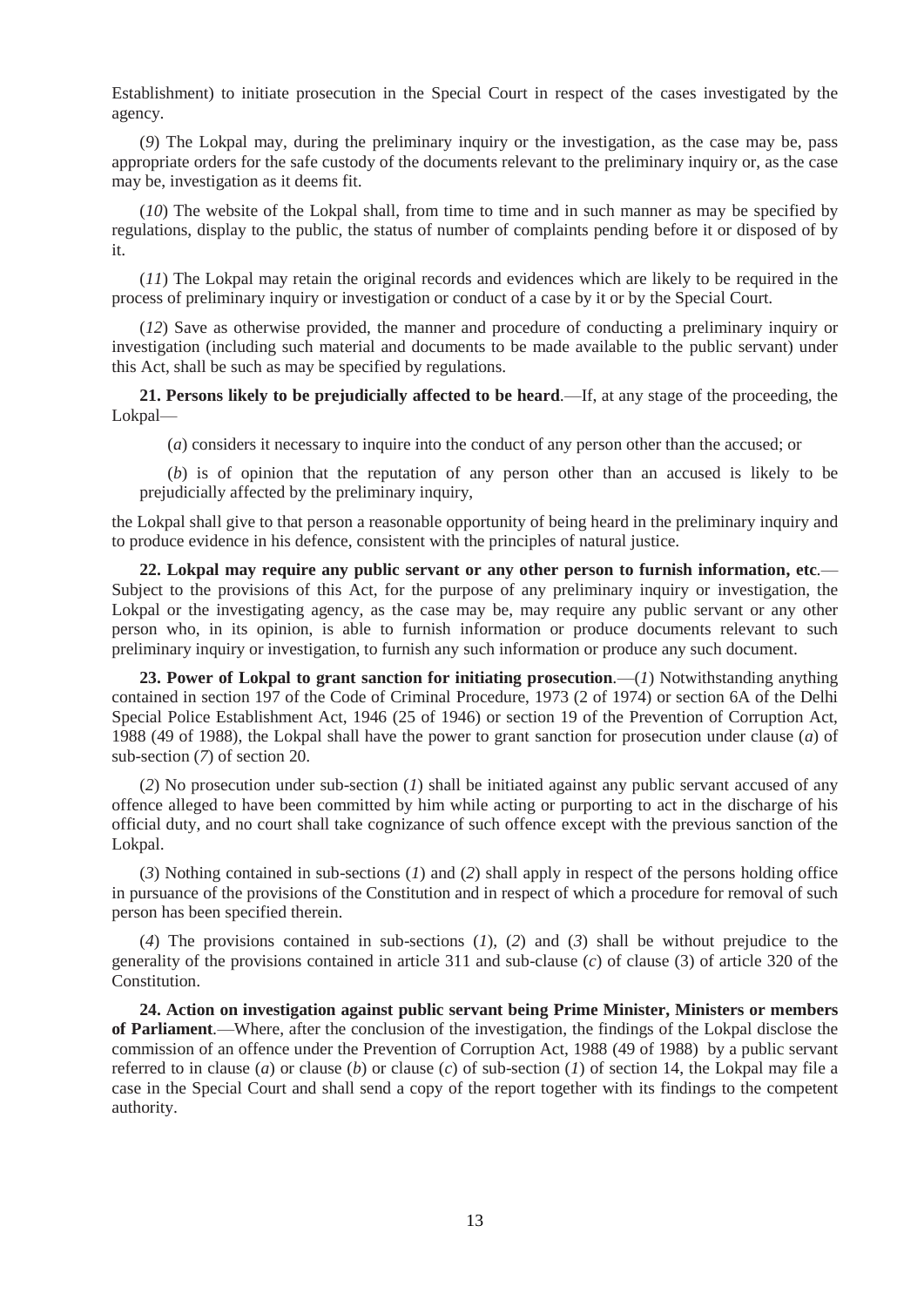## CHAPTER VIII

#### POWERS OF LOKPAL

**25. Supervisory powers of Lokpal***.*—(*1*) The Lokpal shall, notwithstanding anything contained in section 4 of the Delhi Special Police Establishment Act, 1946 (25 of 1946) and section 8 of the Central Vigilance Commission Act, 2003 (45 of 2003), have the powers of superintendence over, and to give direction to the Delhi Special Police Establishment in respect of the matters referred by the Lokpal for preliminary inquiry or investigation to the Delhi Special Police Establishment under this Act:

Provided that while exercising powers of superintendence or giving direction under this sub-section, the Lokpal shall not exercise powers in such a manner so as to require any agency (including the Delhi Special Police Establishment) to whom the investigation has been given, to investigate and dispose of any case in a particular manner.

(*2*) The Central Vigilance Commission shall send a statement, at such interval as the Lokpal may direct, to the Lokpal in respect of action taken on complaints referred to it under the second proviso to sub-section (*1*) of section 20 and on receipt of such statement, the Lokpal may issue guidelines for effective and expeditious disposal of such cases.

(*3*) Any officer of the Delhi Special Police Establishment investigating a case referred to it by the Lokpal, shall not be transferred without the approval of the Lokpal.

(*4*) The Delhi Special Police Establishment may, with the consent of the Lokpal, appoint a panel of Advocates, other than the Government Advocates, for conducting the cases referred to it by the Lokpal.

(*5*) The Central Government may from time to time make available such funds as may be required by the Director of the Delhi Special Police Establishment for conducting effective investigation into the matters referred to it by the Lokpal and the Director shall be responsible for the expenditure incurred in conducting such investigation.

**26.** Search and seizure.—(*1*) If the Lokpal has reason to believe that any document which, in its opinion, shall be useful for, or relevant to, any investigation under this Act, are secreted in any place, it may authorise any agency (including the Delhi Special Police Establishment) to whom the investigation has been given to search for and to seize such documents.

(*2*) If the Lokpal is satisfied that any document seized under sub-section (*1*) may be used as evidence for the purpose of any investigation under this Act and that it shall be necessary to retain the document in its custody or in the custody of such officer as may be authorised, it may so retain or direct such authorised officer to retain such document till the completion of such investigation:

Provided that where any document is required to be returned, the Lokpal or the authorised officer may return the same after retaining copies of such document duly authenticated.

**27. Lokpal to have powers of civil court in certain cases***.*—(*1*) Subject to the provisions of this section, for the purpose of any preliminary inquiry, the Inquiry Wing of the Lokpal shall have all the powers of a civil court, under the Code of Civil Procedure, 1908 (5 of 1908), while trying a suit in respect of the following matters, namely:—

(*i*) summoning and enforcing the attendance of any person and examining him on oath;

(*ii*) requiring the discovery and production of any document;

(*iii*) receiving evidence on affidavits;

(*iv*) requisitioning any public record or copy thereof from any court or office;

(*v*) issuing commissions for the examination of witnesses or documents:

Provided that such commission, in case of a witness, shall be issued only where the witness, in the opinion of the Lokpal, is not in a position to attend the proceeding before the Lokpal; and

(*vi*) such other matters as may be prescribed.

(*2*) Any proceeding before the Lokpal shall be deemed to be a judicial proceeding within the meaning of section 193 of the Indian Penal Code (45 of 1860).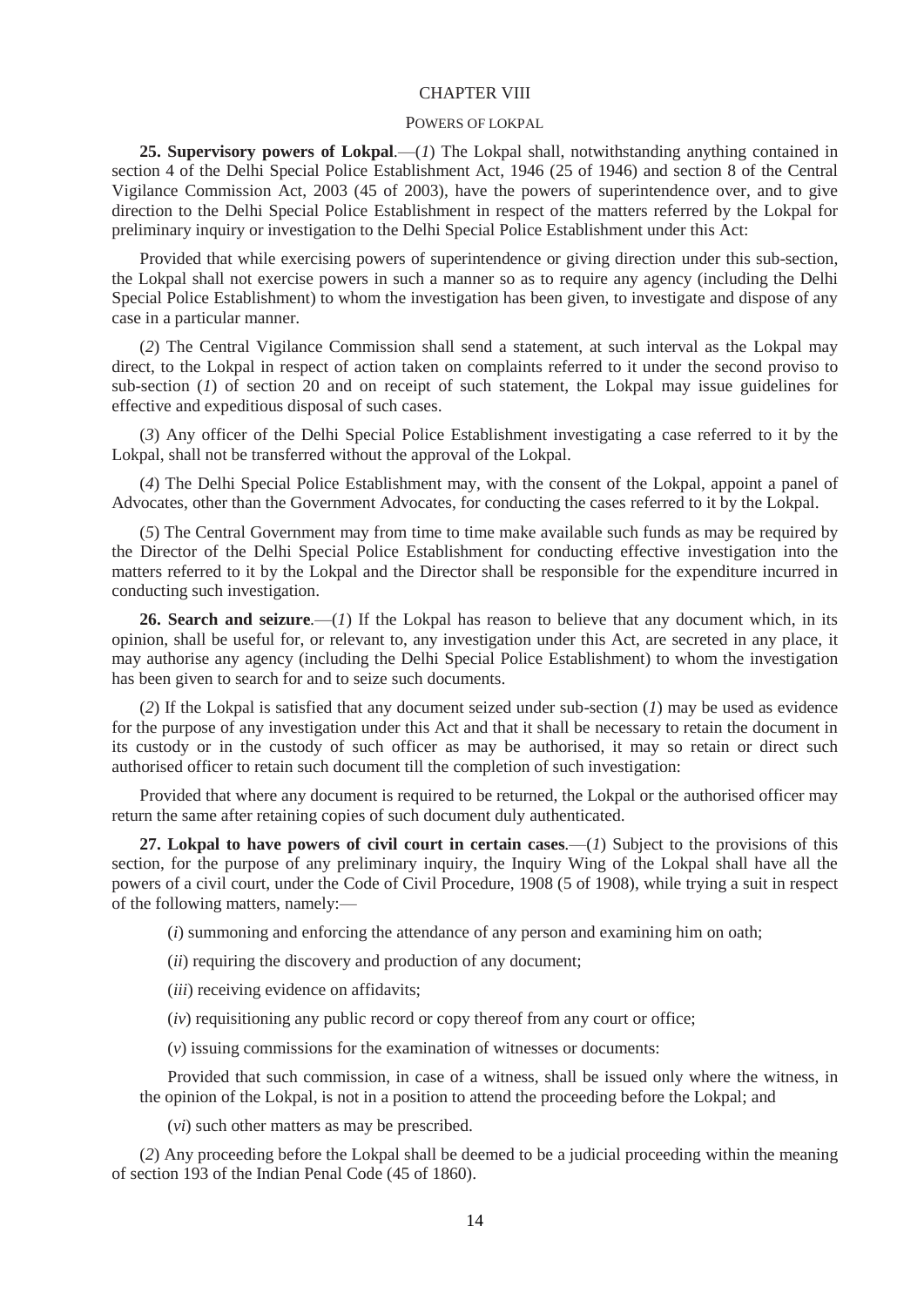**28. Power of Lokpal to utilise services of officers of Central or State Government***.*—(*1*) The Lokpal may, for the purpose of conducting any preliminary inquiry or investigation, utilise the services of any officer or organisation or investigating agency of the Central Government or any State Government, as the case may be.

(*2*) For the purpose of preliminary inquiry or investigating into any matter pertaining to such inquiry or investigation, any officer or organisation or agency whose services are utilised under sub-section (*1*) may, subject to the superintendence and direction of the Lokpal,—

(*a*) summon and enforce the attendance of any person and examine him;

(*b*) require the discovery and production of any document; and

(*c*) requisition any public record or copy thereof from any office.

(*3*) The officer or organisation or agency whose services are utilised under sub-section (*2*) shall inquire or, as the case may be, investigate into any matter pertaining to the preliminary inquiry or investigation and submit a report thereon to the Lokpal within such period as may be specified by it in this behalf.

**29. Provisional attachment of assets***.*—(*1*) Where the Lokpal or any officer authorised by it in this behalf, has reason to believe, the reason for such belief to be recorded in writing, on the basis of material in his possession, that—

(*a*) any person is in possession of any proceeds of corruption;

(*b*) such person is accused of having committed an offence relating to corruption; and

(*c*) such proceeds of offence are likely to be concealed, transferred or dealt with in any manner which may result in frustrating any proceedings relating to confiscation of such proceeds of offence.

the Lokpal or the authorised officer may, by order in writing, provisionally attach such property for a period not exceeding ninety days from the date of the order, in the manner provided in the Second Schedule to the Income-tax Act, 1961 (43 of 1961) and the Lokpal and the officer shall be deemed to be an officer under sub-rule (*e*) of rule 1 of that Schedule.

(*2*) The Lokpal or the officer authorised in this behalf shall, immediately after attachment under sub-section (*1*), forward a copy of the order, along with the material in his possession, referred to in that sub-section, to the Special Court, in a sealed envelope, in the manner as may be prescribed and such Court may extend the order of attachment and keep such material for such period as the Court may deem fit.

(*3*) Every order of attachment made under sub-section (*1*) shall cease to have effect after the expiry of the period specified in that sub-section or after the expiry of the period as directed by the Special Court under sub-section (*2*).

(*4*) Nothing in this section shall prevent the person interested in the enjoyment of the immovable property attached under sub-section (*1*) or sub-section (*2*), from such enjoyment.

*Explanation.*—For the purposes of this sub-section, "person interested", in relation to any immovable property, includes all persons claiming or entitled to claim any interest in the property.

**30. Confirmation of attachment of assets***.*—(*1*) The Lokpal, when it provisionally attaches any property under sub-section (*1*) of section 29 shall, within a period of thirty days of such attachment, direct its Prosecution Wing to file an application stating the facts of such attachment before the Special Court and make a prayer for confirmation of attachment of the property till completion of the proceedings against the public servant in the Special Court.

(*2*) The Special Court may, if it is of the opinion that the property provisionally attached had been acquired through corrupt means, make an order for confirmation of attachment of such property till the completion of the proceedings against the public servant in the Special Court.

(*3*) If the public servant is subsequently acquitted of the charges framed against him, the property, subject to the orders of the Special Court, shall be restored to the concerned public servant along with benefits from such property as might have accrued during the period of attachment.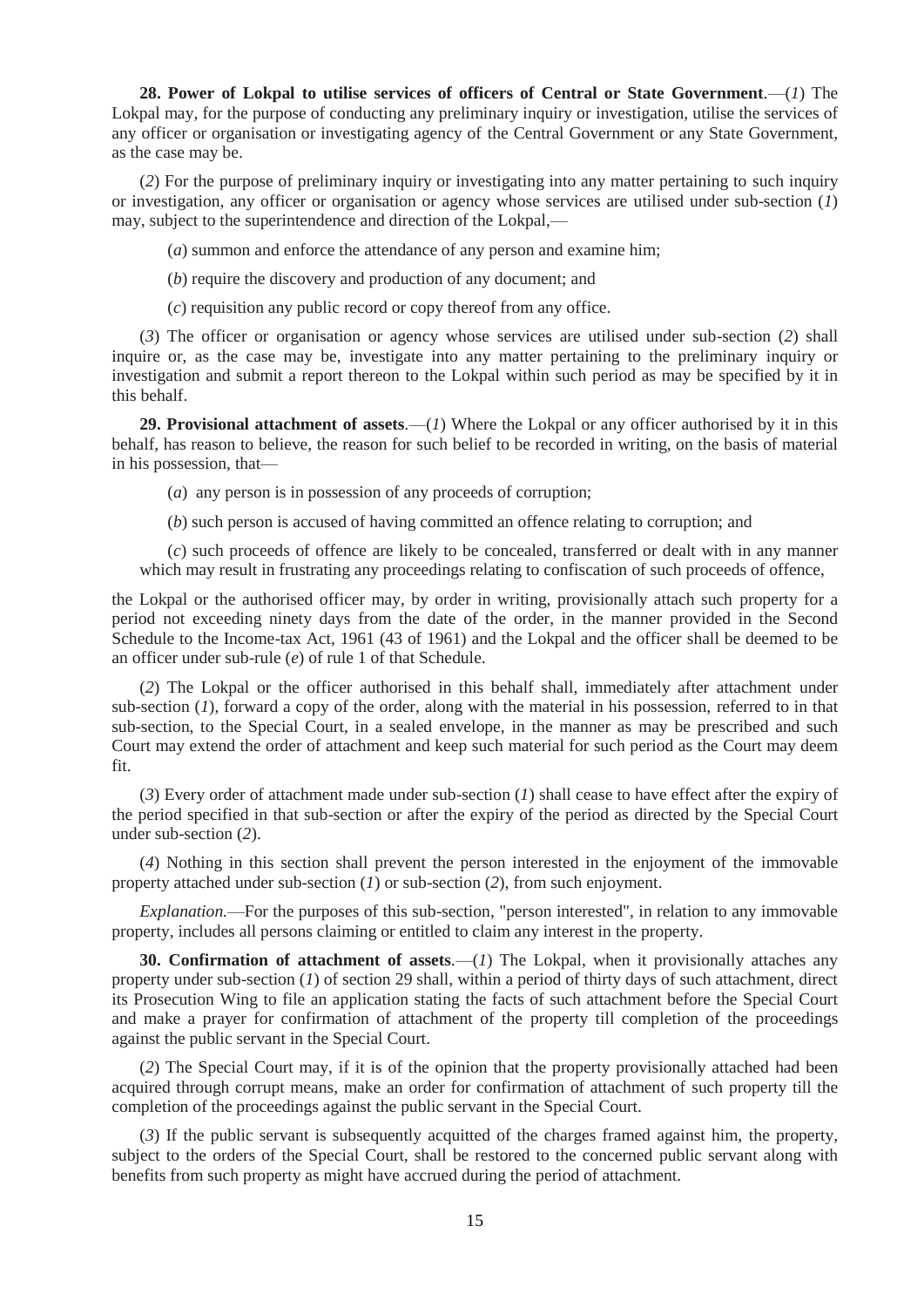(*4*) If the public servant is subsequently convicted of the charges of corruption, the proceeds relatable to the offence under the Prevention of Corruption Act, 1988 (49 of 1988) shall be confiscated and vest in the Central Government free from any encumbrance or leasehold interest excluding any debt due to any bank or financial institution.

*Explanation.*—For the purposes of this sub-section, the expressions "bank", "debt" and "financial institution" shall have the meanings respectively assigned to them in clauses (*d*), (*g*) and (*h*) of section 2 of the Recovery of Debts Due to Banks and Financial Institutions Act, 1993 (51 of 1993).

**31. Confiscation of assets, proceeds, receipts and benefits arisen or procured by means of corruption in special circumstances.**—(*1*) Without prejudice to the provisions of sections 29 and 30, where the Special Court, on the basis of *prima facie* evidence, has reason to believe or is satisfied that the assets, proceeds, receipts and benefits, by whatever name called, have arisen or procured by means of corruption by the public servant, it may authorise the confiscation of such assets, proceeds, receipts and benefits till his acquittal.

(*2*) Where an order of confiscation made under sub-section (*1*) is modified or annulled by the High Court or where the public servant is acquitted by the Special Court, the assets, proceeds, receipts and benefits, confiscated under sub-section (*1*) shall be returned to such public servant, and in case it is not possible for any reason to return the assets, proceeds, receipts and benefits, such public servant shall be paid the price thereof including the money so confiscated with interest at the rate of five per cent. per annum thereon calculated from the date of confiscation.

**32. Power of Lokpal to recommend transfer or suspension of public servant connected with allegation of corruption***.*—(*1*) Where the Lokpal, while making a preliminary inquiry into allegations of corruption, is *prima facie* satisfied, on the basis of evidence available,—

(*i*) that the continuance of the public servant referred to in clause (*d*) or clause (*e*) or clause (*f*) of sub-section  $(1)$  of section 14 in his post while conducting the preliminary inquiry is likely to affect such preliminary inquiry adversely; or

(*ii*) such public servant is likely to destroy or in any way tamper with the evidence or influence witnesses,

then, the Lokpal may recommend to the Central Government for transfer or suspension of such public servant from the post held by him till such period as may be specified in the order.

(*2*) The Central Government shall ordinarily accept the recommendation of the Lokpal made under sub-section (*1*), except for the reasons to be recorded in writing in a case where it is not feasible to do so for administrative reasons.

**33. Power of Lokpal to give directions to prevent destruction of records during preliminary inquiry***.*—The Lokpal may, in the discharge of its functions under this Act, issue appropriate directions to a public servant entrusted with the preparation or custody of any document or record—

(*a*) to protect such document or record from destruction or damage; or

(*b*) to prevent the public servant from altering or secreting such document or record; or

(*c*) to prevent the public servant from transferring or alienating any assets allegedly acquired by him through corrupt means.

**34. Power to delegate***.*—The Lokpal may, by general or special order in writing, and subject to such conditions and limitations as may be specified therein, direct that any administrative or financial power conferred on it may also be exercised or discharged by such of its Members or officers or employees as may be specified in the order.

# CHAPTER IX

#### SPECIAL COURTS

**35. Special Courts to be constituted by Central Government***.*—(*1*) The Central Government shall constitute such number of Special Courts, as recommended by the Lokpal, to hear and decide the cases arising out of the Prevention of Corruption Act, 1988 (49 of 1988) or under this Act.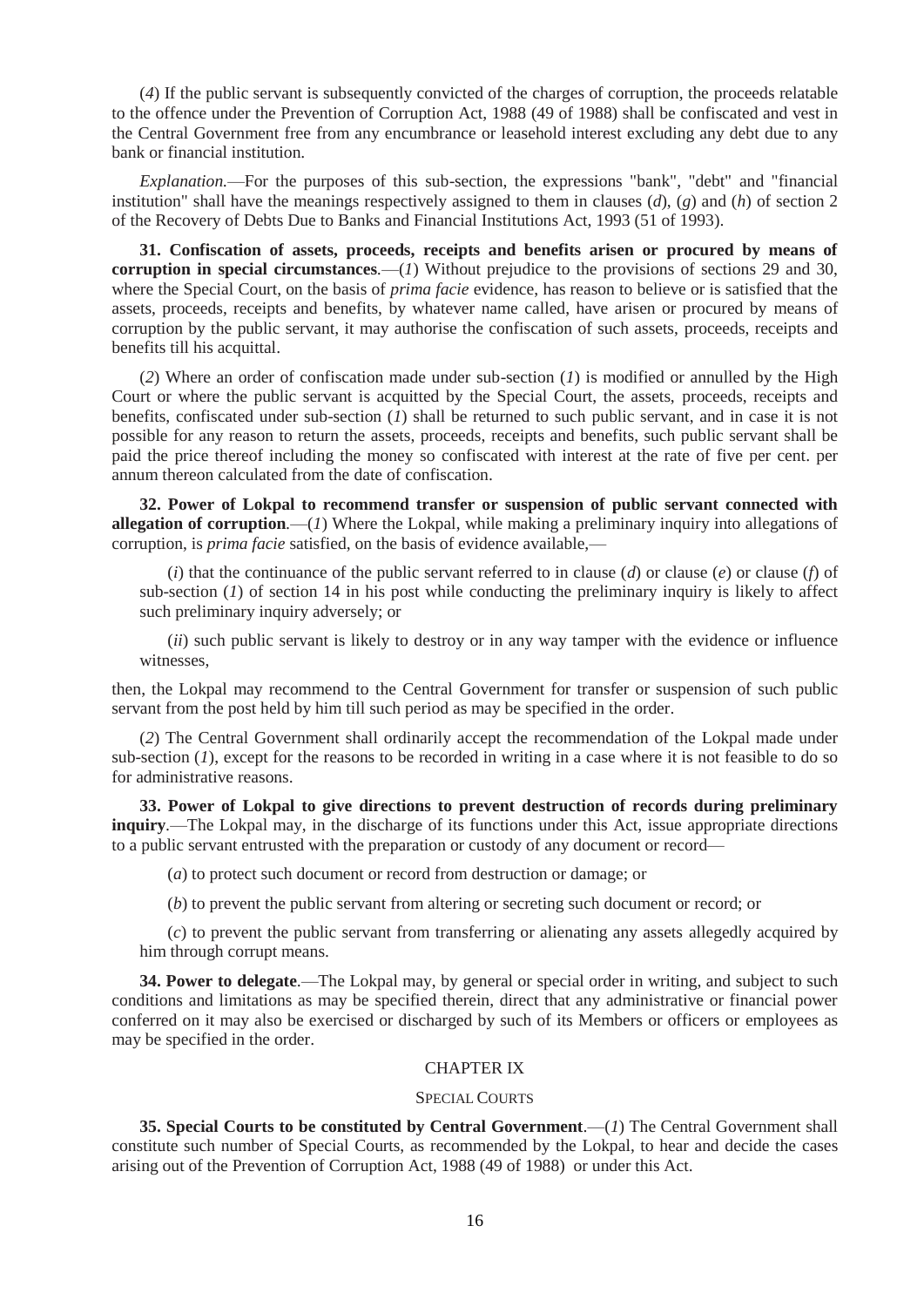(*2*) The Special Courts constituted under sub-section (*1*) shall ensure completion of each trial within a period of one year from the date of filing of the case in the Court:

Provided that in case the trial cannot be completed within a period of one year, the Special Court shall record reasons therefore and complete the trial within a further period of not more than three months or such further periods not exceeding three months each, for reasons to be recorded in writing before the end of each such three months period, but not exceeding a total period of two years.

**36. Letter of request to a contracting State in certain cases***.*—(*1*) Notwithstanding anything contained in this Act or the Code of Criminal Procedure, 1973 (2 of 1974) if, in the course of an preliminary inquiry or investigation into an offence or other proceeding under this Act, an application is made to a Special Court by an officer of the Lokpal authorised in this behalf that any evidence is required in connection with the preliminary inquiry or investigation into an offence or proceeding under this Act and he is of the opinion that such evidence may be available in any place in a contracting State, and the Special Court, on being satisfied that such evidence is required in connection with the preliminary inquiry or investigation into an offence or proceeding under this Act, may issue a letter of request to a court or an authority in the contracting State competent to deal with such request to—

(*i*) examine the facts and circumstances of the case;

(*ii*) take such steps as the Special Court may specify in such letter of request; and

(*iii*) forward all the evidence so taken or collected to the Special Court issuing such letter of request.

(*2*) The letter of request shall be transmitted in such manner as the Central Government may prescribe in this behalf.

(*3*) Every statement recorded or document or thing received under sub-section (*1)* shall be deemed to be evidence collected during the course of the preliminary inquiry or investigation.

## CHAPTER X

COMPLAINTS AGAINST CHAIRPERSON, MEMBERS AND OFFICIALS OF LOKPAL

**37. Removal and suspension of Chairperson and Members of Lokpal***.*—(*1*) The Lokpal shall not inquire into any complaint made against the Chairperson or any Member.

(*2*) Subject to the provisions of sub-section (*4*), the Chairperson or any Member shall be removed from his office by order of the President on grounds of misbehaviour after the Supreme Court, on a reference being made to it by the President on a petition signed by at least one hundred Members of Parliament has, on an inquiry held in accordance with the procedure prescribed in that behalf, reported that the Chairperson or such Member, as the case may be, ought to be removed on such ground.

(*3*) The President may suspend from office the Chairperson or any Member in respect of whom a reference has been made to the Supreme Court under sub-section (*2*), on receipt of the recommendation or interim order made by the Supreme Court in this regard until the President has passed orders on receipt of the final report of the Supreme Court on such reference.

(*4*) Notwithstanding anything contained in sub-section (*2*), the President may, by order, remove from the office, the Chairperson or any Member if the Chairperson or such Member, as the case may be,—

(*a*) is adjudged an insolvent; or

(*b*) engages, during his term of office, in any paid employment outside the duties of his office; or

(*c*) is, in the opinion of the President, unfit to continue in office by reason of infirmity of mind or body.

(*5*) If the Chairperson or any Member is, or becomes, in any way concerned or interested in any contract or agreement made by or on behalf of the Government of India or the Government of a State or participates in any way in the profit thereof or in any benefit or emolument arising therefrom otherwise than as a member and in common with the other members of an incorporated company, he shall, for the purposes of sub-section (*2*), be deemed to be guilty of misbehaviour.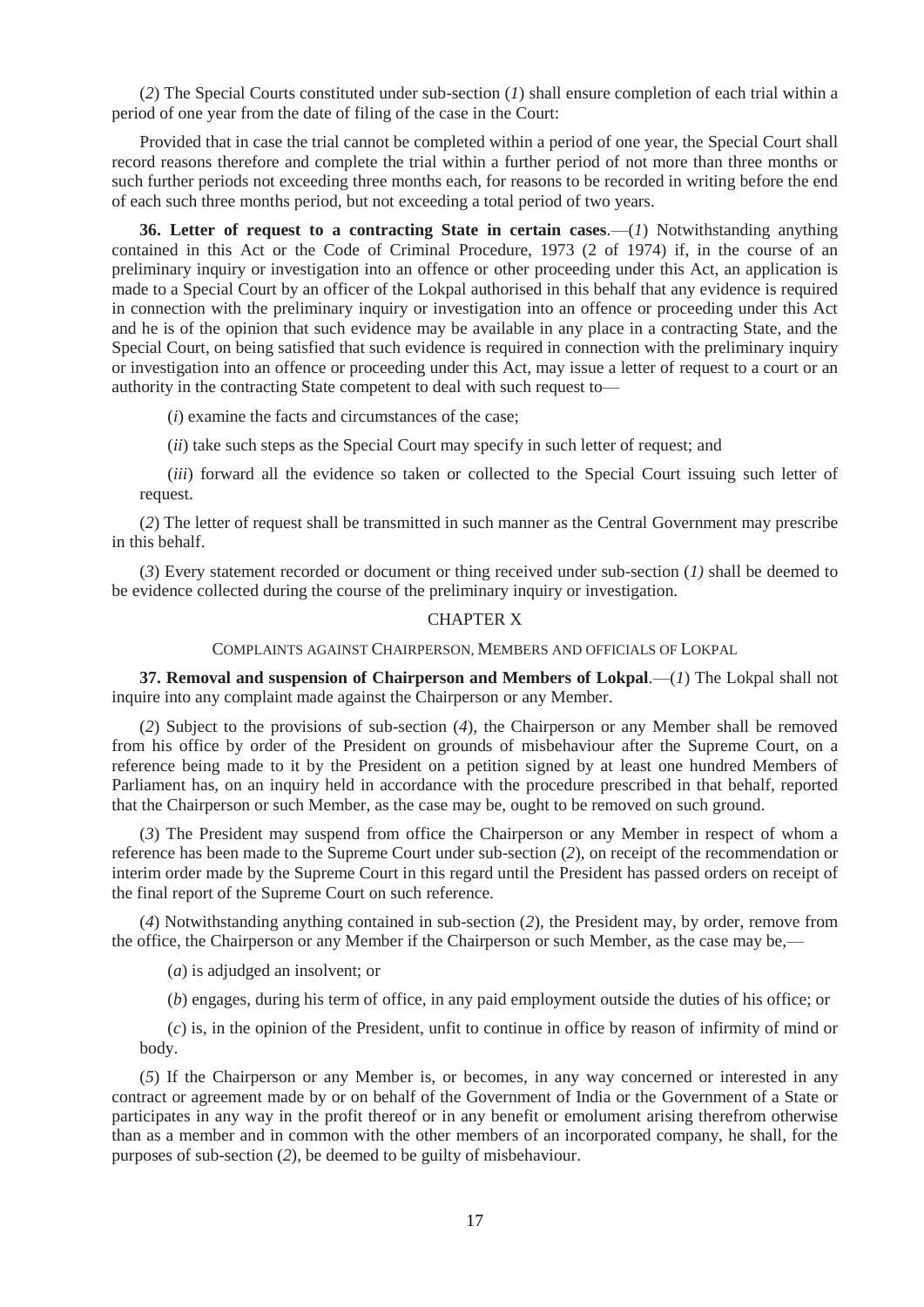**38. Complaints against officials of Lokpal***.*—(*1*) Every complaint of allegation or wrongdoing made against any officer or employee or agency (including the Delhi Special Police Establishment), under or associated with the Lokpal for an offence punishable under the Prevention of Corruption Act, 1988 (49 of 1988) shall be dealt with in accordance with the provisions of this section.

(*2*) The Lokpal shall complete the inquiry into the complaint or allegation made within a period of thirty days from the date of its receipt.

(*3*) While making an inquiry into the complaint against any officer or employee of the Lokpal or agency engaged or associated with the Lokpal, if it is *prima facie* satisfied on the basis of evidence available, that—

(*a*) continuance of such officer or employee of the Lokpal or agency engaged or associated in his post while conducting the inquiry is likely to affect such inquiry adversely; or

(*b*) an officer or employee of the Lokpal or agency engaged or associated is likely to destroy or in any way tamper with the evidence or influence witnesses,

then, the Lokpal may, by order, suspend such officer or employee of the Lokpal or divest such agency engaged or associated with the Lokpal of all powers and responsibilities hereto before exercised by it.

(*4*) On the completion of the inquiry, if the Lokpal is satisfied that there is *prima facie* evidence of the commission of an offence under the Prevention of Corruption Act, 1988 (49 of 1988) or of any wrongdoing, it shall, within a period of fifteen days of the completion of such inquiry, order to prosecute such officer or employee of the Lokpal or such officer, employee, agency engaged or associated with the Lokpal and initiate disciplinary proceedings against the official concerned:

Provided that no such order shall be passed without giving such officer or employee of the Lokpal, such officer, employee, agency engaged or associated, a reasonable opportunity of being heard.

## CHAPTER XI

#### ASSESSMENT OF LOSS AND RECOVERY THEREOF BY SPECIAL COURT

**39. Assessment of loss and recovery thereof by Special Court.**—If any public servant is convicted of an offence under the Prevention of Corruption Act, 1988 (49 of 1988) by the special Court, notwithstanding and without prejudice to any law for the time being in force, it may make an assessment of loss, if any, caused to the public exchequer on account of the actions or decisions of such public servant not taken in good faith and for which he stands convicted, and may order recovery of such loss, if possible or quantifiable, from such public servant so convicted:

Provided that if the Special Court, for reasons to be recorded in writing, comes to the conclusion that the loss caused was pursuant to a conspiracy with the beneficiary or beneficiaries of actions or decisions of the public servant so convicted, then such loss may, if assessed and quantifiable under this section, also be recovered from such beneficiary or beneficiaries proportionately.

# CHAPTER XII

#### FINANCE, ACCOUNTS AND AUDIT

**40. Budget***.*—The Lokpal shall prepare, in such form and at such time in each financial year as may be prescribed, its budget for the next financial year, showing the estimated receipts and expenditure of the Lokpal and forward the same to the Central Government for information.

**41. Grants by Central Government***.*—The Central Government may, after due appropriation made by Parliament by law in this behalf, make to the Lokpal grants of such sums of money as are required to be paid for the salaries and allowances payable to the Chairperson and Members and the administrative expenses, including the salaries and allowances and pension payable to or in respect of officers and other employees of the Lokpal.

**42. Annual statement of accounts***.*—(*1*) The Lokpal shall maintain proper accounts and other relevant records and prepare an annual statement of accounts in such form as may be prescribed by the Central Government in consultation with the Comptroller and Auditor-General of India.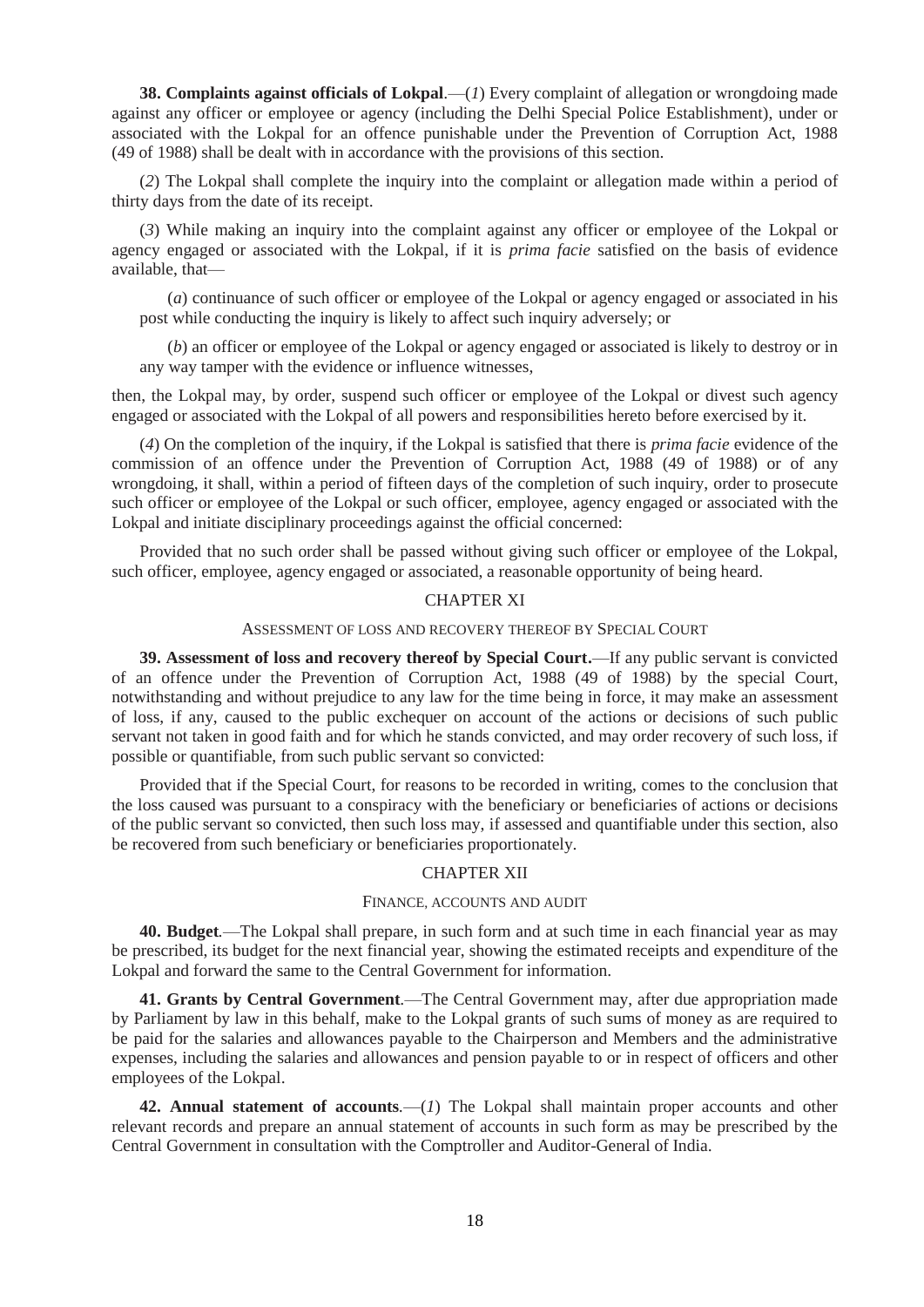(*2*) The accounts of the Lokpal shall be audited by the Comptroller and Auditor-General of India at such intervals as may be specified by him.

(*3*) The Comptroller and Auditor-General of India or any person appointed by him in connection with the audit of the accounts of the Lokpal under this Act shall have the same rights, privileges and authority in connection with such audit, as the Comptroller and Auditor-General of India generally has, in connection with the audit of the Government accounts and, in particular, shall have the right to demand the production of books, accounts, connected vouchers and other documents and papers and to inspect any of the offices of the Lokpal.

(*4*) The accounts of the Lokpal, as certified by the Comptroller and Auditor-General of India or any other person appointed by him in this behalf, together with the audit report thereon, shall be forwarded annually to the Central Government and the Central Government shall cause the same to be laid before each House of Parliament.

**43. Furnishing of returns, etc., to Central Government***.*—The Lokpal shall furnish to the Central Government, at such time and in such form and manner as may be prescribed or as the Central Government may request, such returns and statements and such particulars in regard to any matter under the jurisdiction of the Lokpal, as the Central Government may, from time to time, require.

### CHAPTER XIII

#### DECLARATION OF ASSETS

**1 [44. Declaration of assets***.*—On and from the date of commencement of this Act, every public servant shall make a declaration of his assets and liabilities in such form and manner as may be prescribed.]

**45. Presumption as to acquisition of assets by corrupt means in certain cases***.*—If any public servant wilfully or for reasons which are not justifiable, fails to—

(*a*) to declare his assets; or

(*b*) gives misleading information in respect of such assets and is found to be in possession of assets not disclosed or in respect of which misleading information was furnished,

then, such assets shall, unless otherwise proved, be presumed to belong to the public servant and shall be presumed to be assets acquired by corrupt means:

Provided that the competent authority may condone or exempt the public servant from furnishing information in respect of assets not exceeding such minimum value as may be prescribed.

# CHAPTER XIV

#### OFFENCES AND PENALTIES

**46. Prosecution for false complaint and payment of compensation, etc., to public servant***.*—(*1*) Notwithstanding anything contained in this Act, whoever makes any false and frivolous or vexatious complaint under this Act shall, on conviction, be punished with imprisonment for a term which may extend to one year and with fine which may extend to one lakh rupees.

(*2*) No Court, except a Special Court, shall take cognizance of an offence under sub-section (*1*).

(*3*) No Special Court shall take cognizance of an offence under sub-section (*1*) except on a complaint made by a person against whom the false, frivolous or vexatious complaint was made or by an officer authorised by the Lokpal.

(*4*) The prosecution in relation to an offence under sub-section (*1*) shall be conducted by the public prosecutor and all expenses connected with such prosecution shall be borne by the Central Government.

(*5*) In case of conviction of a person [being an individual or society or association of persons or trust (whether registered or not)], for having made a false complaint under this Act, such person shall be liable to pay compensation to the public servant against whom he made the false complaint in addition to the legal expenses for contesting the case by such public servant, as the Special Court may determine.

**.** 

<sup>1.</sup> Subs. by Act 37 of 2016, s. 2, for section 44 (w.e.f. 16-1-2014).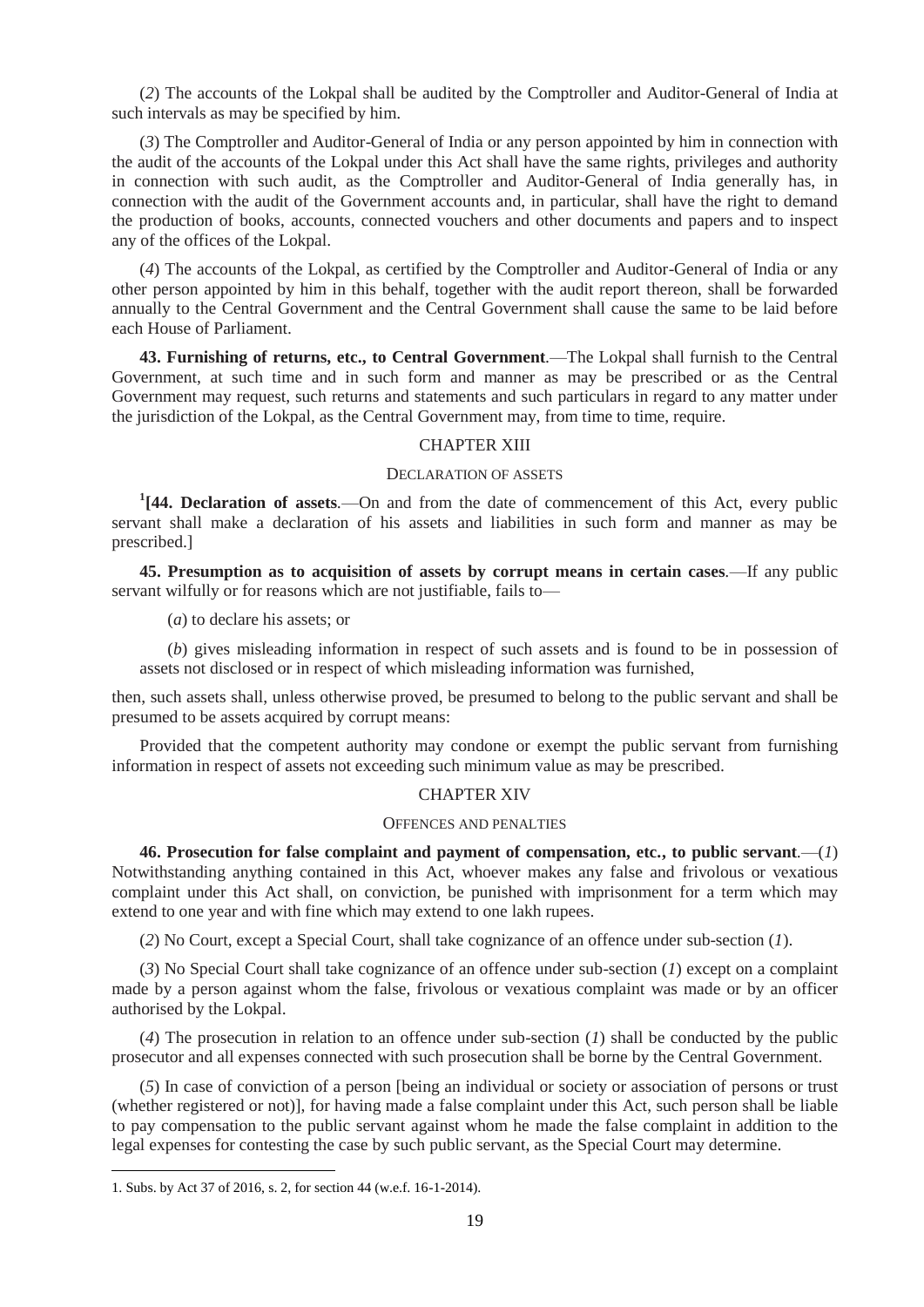(*6*) Nothing contained in this section shall apply in case of complaints made in good faith.

*Explanation.*—For the purpose of this sub-section, the expression "good faith" means any act believed or done by a person in good faith with due care, caution and sense of responsibility or by mistake of fact believing himself justified by law under section 79 of the Indian Penal Code (45 of 1860).

**47. False complaint made by society or association of persons or trust***.*—(*1*) Where any offence under sub-section (*1*) of section 46 has been committed by any society or association of persons or trust (whether registered or not), every person who, at the time the offence was committed, was directly in charge of, and was responsible to, the society or association of persons or trust, for the conduct of the business or affairs or activities of the society or association of persons or trust as well as such society or association of persons or trust shall be deemed to be guilty of the offence and shall be liable to be proceeded against and punished accordingly:

Provided that nothing contained in this sub-section shall render any such person liable to any punishment provided in this Act, if he proves that the offence was committed without his knowledge or that he had exercised all due diligence to prevent the commission of such offence.

(*2*) Notwithstanding anything contained in sub-section (*1*), where an offence under this Act has been committed by a society or association of persons or trust (whether registered or not) and it is proved that the offence has been committed with the consent or connivance of, or is attributable to any neglect on the part of, any director, manager, secretary or other officer of such society or association of persons or trust, such director, manager, secretary or other officer shall also be deemed to be guilty of that offence and shall be liable to be proceeded against and punished accordingly.

## CHAPTER XV

#### **MISCELLANEOUS**

**48. Reports of Lokpal***.*—It shall be the duty of the Lokpal to present annually to the President a report on the work done by the Lokpal and on receipt of such report the President shall cause a copy thereof together with a memorandum explaining, in respect of the cases, if any, where the advice of the Lokpal was not accepted, the reason for such non-acceptance to be laid before each House of Parliament.

**49. Lokpal to function as appellate authority for appeals arising out of any other law for the time being in force***.*—The Lokpal shall function as the final appellate authority in respect of appeals arising out of any other law for the time being in force providing for delivery of public services and redressal of public grievances by any public authority in cases where the decision contains findings of corruption under the Prevention of Corruption Act, 1988 (49 of 1988).

**50. Protection of action taken in good faith by any public servant***.*—No suit, prosecution or other legal proceedings under this Act shall lie against any public servant, in respect of anything which is done in good faith or intended to be done in the discharge of his official functions or in exercise of his powers.

**51. Protection of action taken in good faith by others***.*—No suit, prosecution or other legal proceedings shall lie against the Lokpal or against any officer, employee, agency or any person, in respect of anything which is done in good faith or intended to be done under this Act or the rules or the regulations made thereunder.

**52. Members, officers and employees of Lokpal to be public servants***.*—The Chairperson, Members, officers and other employees of the Lokpal shall be deemed, when acting or purporting to act in pursuance of any of the provisions of this Act, to be public servants within the meaning of section 21 of the Indian Penal Code (45 of 1860).

**53. Limitation to apply in certain cases***.*—The Lokpal shall not inquire or investigate into any complaint, if the complaint is made after the expiry of a period of seven years from the date on which the offence mentioned in such complaint is alleged to have been committed.

**54. Bar of jurisdiction***.*—No civil court shall have jurisdiction in respect of any matter which the Lokpal is empowered by or under this Act to determine.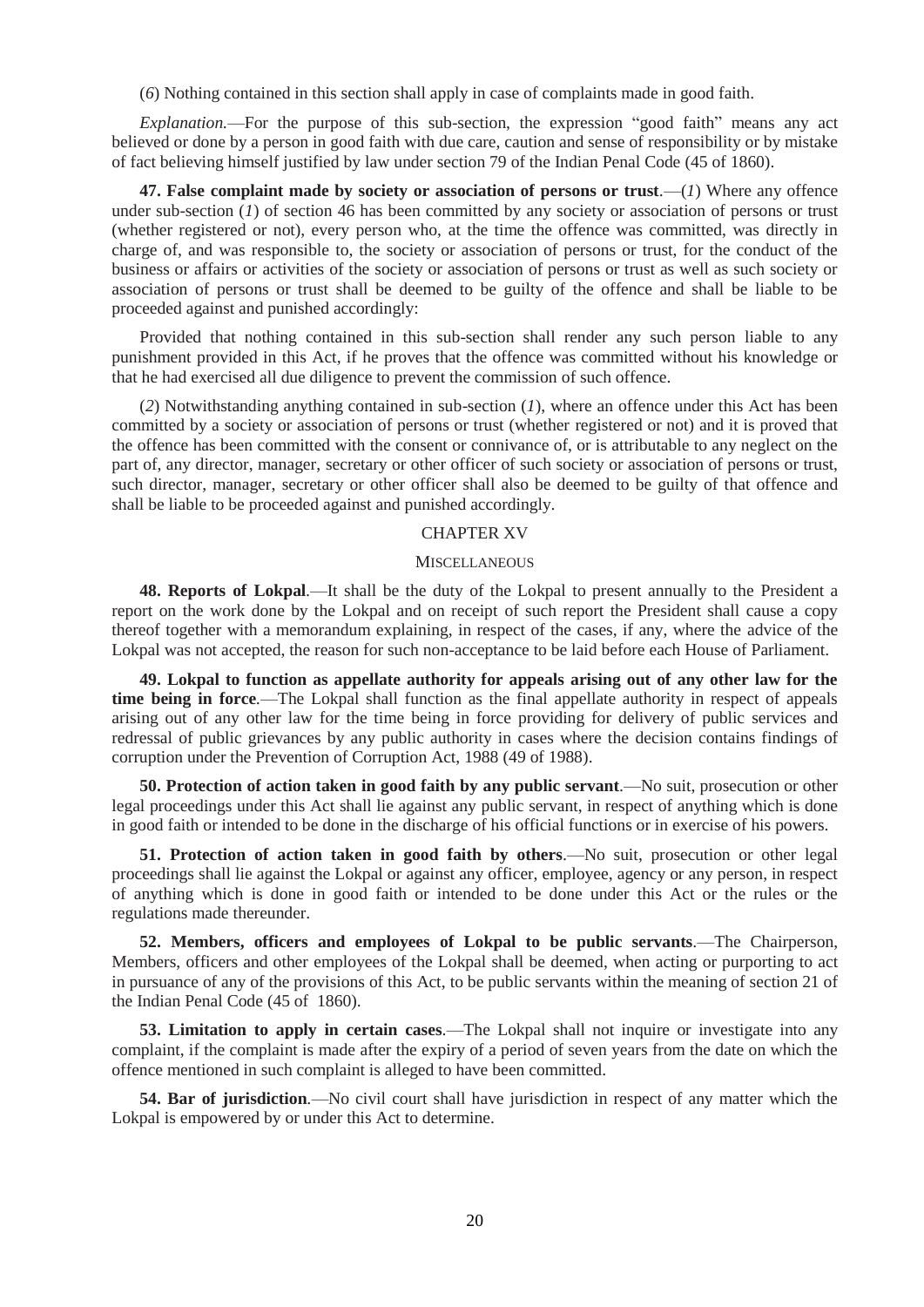**55. Legal assistance***.*—The Lokpal shall provide to every person against whom a complaint has been made, before it, under this Act, legal assistance to defend his case before the Lokpal, if such assistance is requested for.

**56. Act to have overriding effect***.*—The provisions of this Act shall have effect notwithstanding anything inconsistent therewith contained in any enactment other than this Act or in any instrument having effect by virtue of any enactment other than this Act.

**57. Provisions of this Act to be in addition of other laws***.*—The provisions of this Act shall be in addition to, and not in derogation of, any other law for the time being in force.

**58. Amendment of certain enactments***.*—The enactments specified in the Schedule shall be amended in the manner specified therein.

**59. Power to make rules***.*—(*1*) The Central Government may, by notification in the Official Gazette, make rules to carry out the provisions of this Act.

(*2*) In particular, and without prejudice to the generality of the foregoing power, such rules may provide for all or any of the following matters, namely:—

(*a*) the form of complaint referred to in clause (*e*) of sub-section (*1*) of section 2;

(*b*) the term of the Search Committee, the fee and allowances payable to its members and the manner of selection of panel of names under sub-section (5) of section 4;

(*c*) the post or posts in respect of which the appointment shall be made after consultation with the Union Public Service Commission under the proviso to sub-section (*3*) of section 10;

(*d*) other matters for which the Lokpal shall have the powers of a civil court under clause (*vi*) of sub-section (*1*) of section 27;

(*e*) the manner of sending the order of attachment along with the material to the Special Court under sub-section (*2*) of section 29;

(*f*) the manner of transmitting the letter of request under sub-section (*2*) of section 36;

(*g*) the form and the time for preparing in each financial year the budget for the next financial year, showing the estimated receipts and expenditure of the Lokpal under section 40;

(*h*) the form for maintaining the accounts and other relevant records and the form of annual statement of accounts under sub-section (*1*) of section 42;

(*i*) the form and manner and the time for preparing the returns and statements along with particulars under section 43;

(*j*) the form and the time for preparing an annual return giving a summary of its activities during the previous year under sub-section (*5*) of section 44;

 $\frac{1}{k}$  (*k*) the form and manner of declaration of assets and liabilities by public servants under section 44:

Provided that the rules may be made under this clause retrospectively from the date on which that provisions of this Act came into force;]

(*l*) the minimum value for which the competent authority may condone or exempt a public servant from furnishing information in respect of assets under the proviso to section 45;

(*m*) any other matter which is to be or may be prescribed.

**60. Power of Lokpal to make regulations***.*—(*1*) Subject to the provisions of this Act and the rules made thereunder, the Lokpal may, by notification in the Official Gazette, make regulations to carry out the provisions of this Act.

**.** 

<sup>1.</sup> Subs. by Act 37 of 2016. s. 3, for clause (*k*) (w.e.f. 16-1-2014).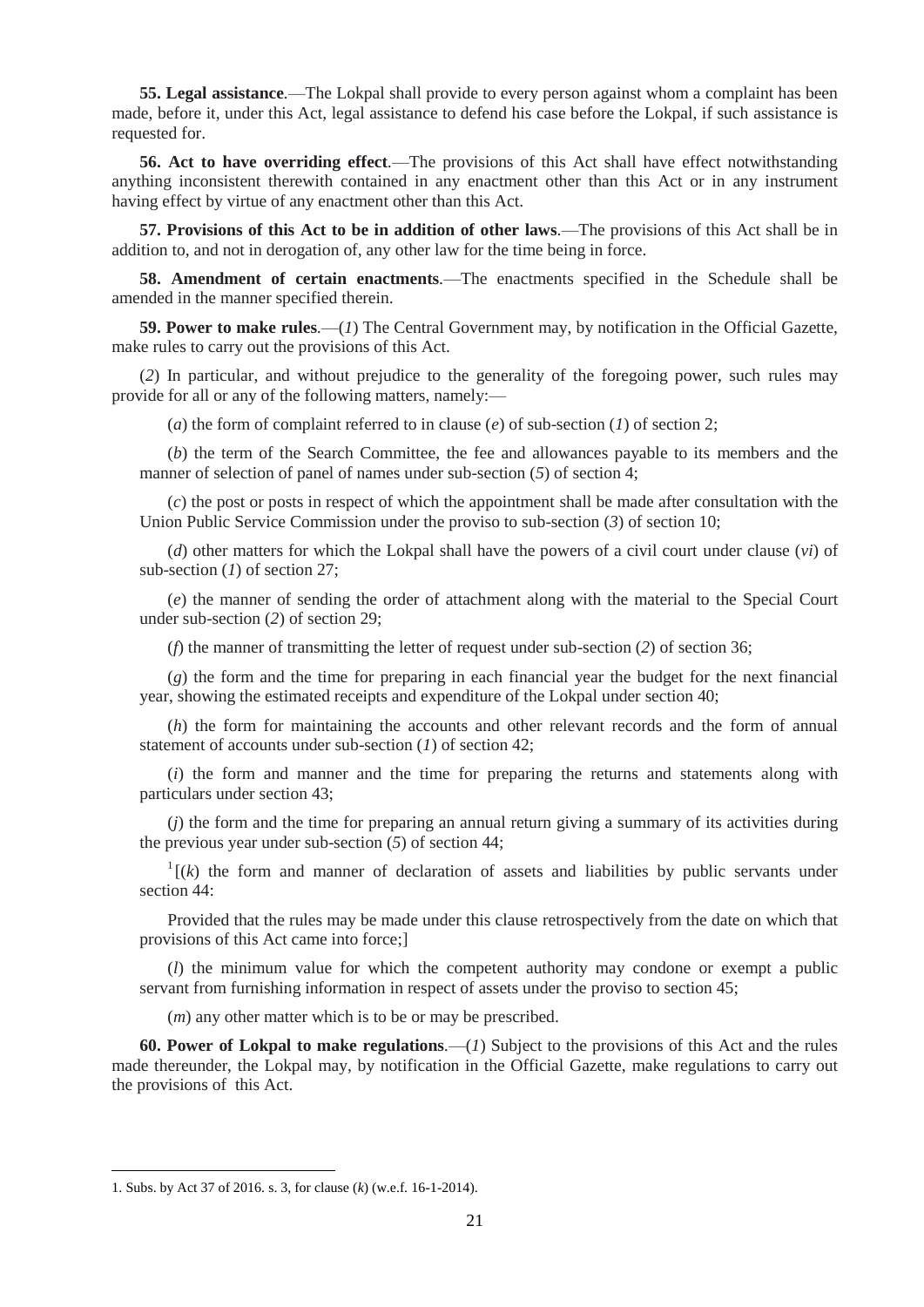(*2*) In particular, and without prejudice to the generality of the foregoing power, such regulations may provide for all or any of the following matters, namely:—

(*a*) the conditions of service of the secretary and other officers and staff of the Lokpal and the matters which in so far as they relate to salaries, allowances, leave or pensions, require the approval of the President under sub-section (*4*) of section 10;

(*b*) the place of sittings of benches of the Lokpal under clause (*f*) of sub-section (*1*) of section 16;

(*c*) the manner for displaying on the website of the Lokpal, the status of all complaints pending or disposed of along with records and evidence with reference thereto under sub-section (*10*) of section 20;

(*d*) the manner and procedure of conducting preliminary inquiry or investigation under sub-section (*11*) of section 20;

(*e*) any other matter which is required to be, or may be, specified under this Act.

**61. Laying of rules and regulations***.*—Every rule and regulation made under this Act shall be laid, as soon as may be after it is made, before each House of Parliament, while it is in session, for a total period of thirty days which may be comprised in one session or in two or more successive sessions, and if, before the expiry of the session immediately following the session or the successive sessions aforesaid, both Houses agree in making any modification in the rule or regulation, or both Houses agree that the rule or regulation should not be made, the rule or regulation shall thereafter have effect only in such modified form or be of no effect, as the case may be; so, however, that any such modification or annulment shall be without prejudice to the validity of anything previously done under that rule or regulation.

**62. Power to remove difficulties***.*—(*1*) If any difficulty arises in giving effect to the provisions of this Act, the Central Government may, by order, published in the Official Gazette, make such provisions not inconsistent with the provisions of this Act, as appear to be necessary for removing the difficulty:

Provided that no such order shall be made under this section after the expiry of a period of two years from the commencement of this Act.

(*2*) Every order made under this section shall be laid, as soon as may be after it is made, before each House of Parliament.

# PART III

#### ESTABLISHMENT OF THE LOKAYUKTA

**63. Establishment of Lokayukta***.*—Every State shall establish a body to be known as the Lokayukta for the State, if not so established, constituted or appointed, by a law made by the State Legislature, to deal with complaints relating to corruption against certain public functionaries, within a period of one year from the date of commencement of this Act.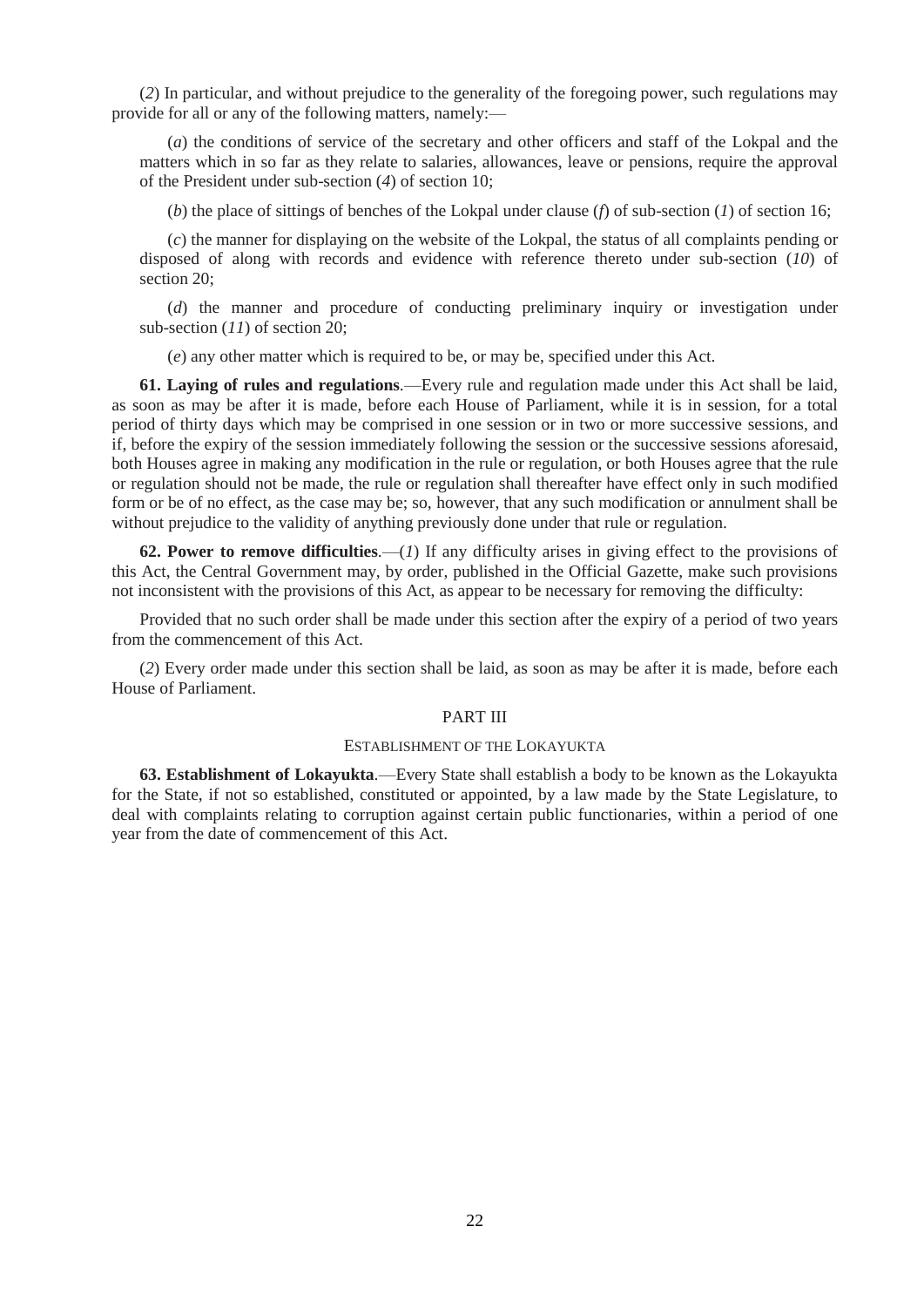#### THE SCHEDULE

#### [*See* section 58]

#### AMENDMENT TO CERTAIN ENACTMENTS

# PART I

#### AMENDMENT TO THE COMMISSIONS OF INQUIRY ACT, 1952

#### (60 OF 1952)

**Amendment of section 3**.—In section 3, in sub-section (*1*), for the words "The appropriate Government may", the words and figures "Save as otherwise provided in the Lokpal and Lokayuktas Act, 2013, the appropriate Government may" shall be substituted.

#### PART II

## AMENDMENTS TO THE DELHI SPECIAL POLICE ESTABLISHMENT ACT, 1946

#### (25 OF 1946)

### **1. Amendment of section 4A***.*—In section 4A,—

(*i*) for sub-section (*1*), the following sub-section shall be substituted, namely:—

"(*1*) The Central Government shall appoint the Director on the recommendation of the Committee consisting of—

(*a*) the Prime Minister—Chairperson;

(*b*) the Leader of Opposition in the House of the People—Member;

(*c*) the Chief Justice of India or Judge of the Supreme Court nominated by him—Member.":

(*ii*) sub-section (*2*) shall be omitted.

**2. Insertion of new section 4BA***.*—After section 4B, the following section shall be inserted, namely:—

"4BA. Director of Prosecution.—(*1*) There shall be a Directorate of Prosecution headed by a Director who shall be an officer not below the rank of Joint Secretary to the Government of India, for conducting prosecution of cases under this Act.

(*2*) The Director of Prosecution shall function under the overall supervision and control of the Director.

(*3*) The Central Government shall appoint the Director of Prosecution on the recommendation of the Central Vigilance Commission.

(*4*) The Director of Prosecution shall notwithstanding anything to the contrary contained in the rules relating to his conditions of service, continue to hold office for a period of not less than two years from the date on which he assumes office.".

**3. Amendment of section 4C***.*—In section 4C, for sub-section (*1*), the following sub-section shall be substituted, namely:—

"(*1*) The Central Government shall appoint officers to the posts of the level of Superintendent of Police and above except Director, and also recommend the extension or curtailment of the tenure of such officers in the Delhi Special Police Establishment, on the recommendation of a committee consisting of:—

(*a*) the Central Vigilance Commissioner—Chairperson;

(*b*) Vigilance Commissioners—Members;

(*c*) Secretary to the Government of India in charge of the Ministry of Home—Member;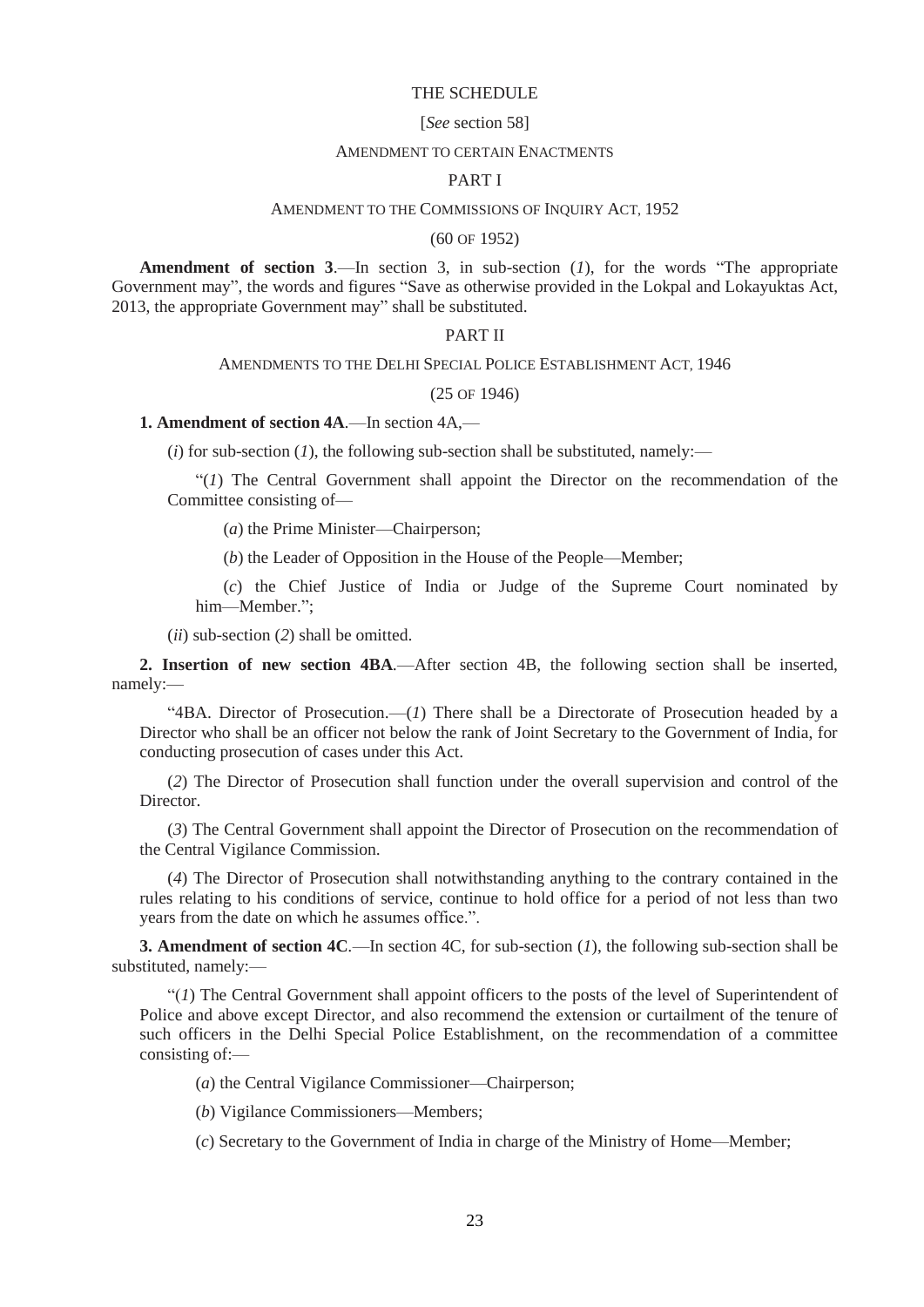(*d*) Secretary to the Government of India in charge of the Department of Personnel—Member:

Provided that the Committee shall consult the Director before submitting its recommendation to the Central Government.".

### PART III

#### AMENDMENTS TO THE PREVENTION OF CORRUPTION ACT, 1988

## (49 OF 1988)

#### **1. Amendment of sections 7, 8, 9 and 12***.*—In sections 7, 8, 9 and section 12,—

(*a*) for the words "six months", the words "three years" shall respectively be substituted;

(*b*) for the words "five years", the words "seven years" shall respectively be substituted.

**2. Amendment of section 13***.*—In section 13, in sub-section (*2*),—

- (*a*) for the words "one year", the words "four years" shall be substituted;
- (*b*) for the words "seven years", the words "ten years" shall be substituted.

#### **3. Amendment of section 14***.*—In section 14,—

(*a*) for the words "two years", the words "five years" shall be substituted;

(*b*) for the words "seven years", the words "ten years" shall be substituted.

**4. Amendment of section 15***.*—In section 15, for the words "which may extend to three years", the words "which shall not be less than two years but which may extend to five years" shall be substituted.

**5. Amendment of section 19***.*—In section 19, after the words "except with the previous sanction", the words "save as otherwise provided in the Lokpal and Lokayuktas Act, 2013" shall be inserted.

## PART IV

AMENDMENT TO THE CODE OF CRIMINAL PROCEDURE, 1973

## (2 OF 1974)

**Amendment of section 197.**—In section 197, after the words "except with the previous sanction", the words "save as otherwise provided in the Lokpal and Lokayuktas Act, 2013" shall be inserted.

#### PART V

AMENDMENTS TO THE CENTRAL VIGILANCE COMMISSION ACT, 2003

### (45 OF 2003)

**1. Amendment of section 2***.*—In section 2, after clause (*d*), the following clause shall be inserted, namely:—

"(*da*) "Lokpal" means the Lokpal established under sub-section (*1*) of section 3 of the Lokpal and Lokayuktas Act, 2013;'.

**2. Amendment of section 8***.*—In section 8, in sub-section (*2*), after clause (*b*), the following clause shall be inserted, namely:—

"(*c*) on a reference made by the Lokpal under proviso to sub-section (*1*) of section 20 of the Lokpal and Lokayuktas Act, 2013, the persons referred to in clause (*d*) of sub-section (*1*) shall also include—

(*i*) members of Group B, Group C and Group D services of the Central Government;

(*ii*) such level of officials or staff of the corporations established by or under any Central Act, Government companies, societies and other local authorities, owned or controlled by the Central Government, as that Government may, by notification in the Official Gazette, specify in this behalf: